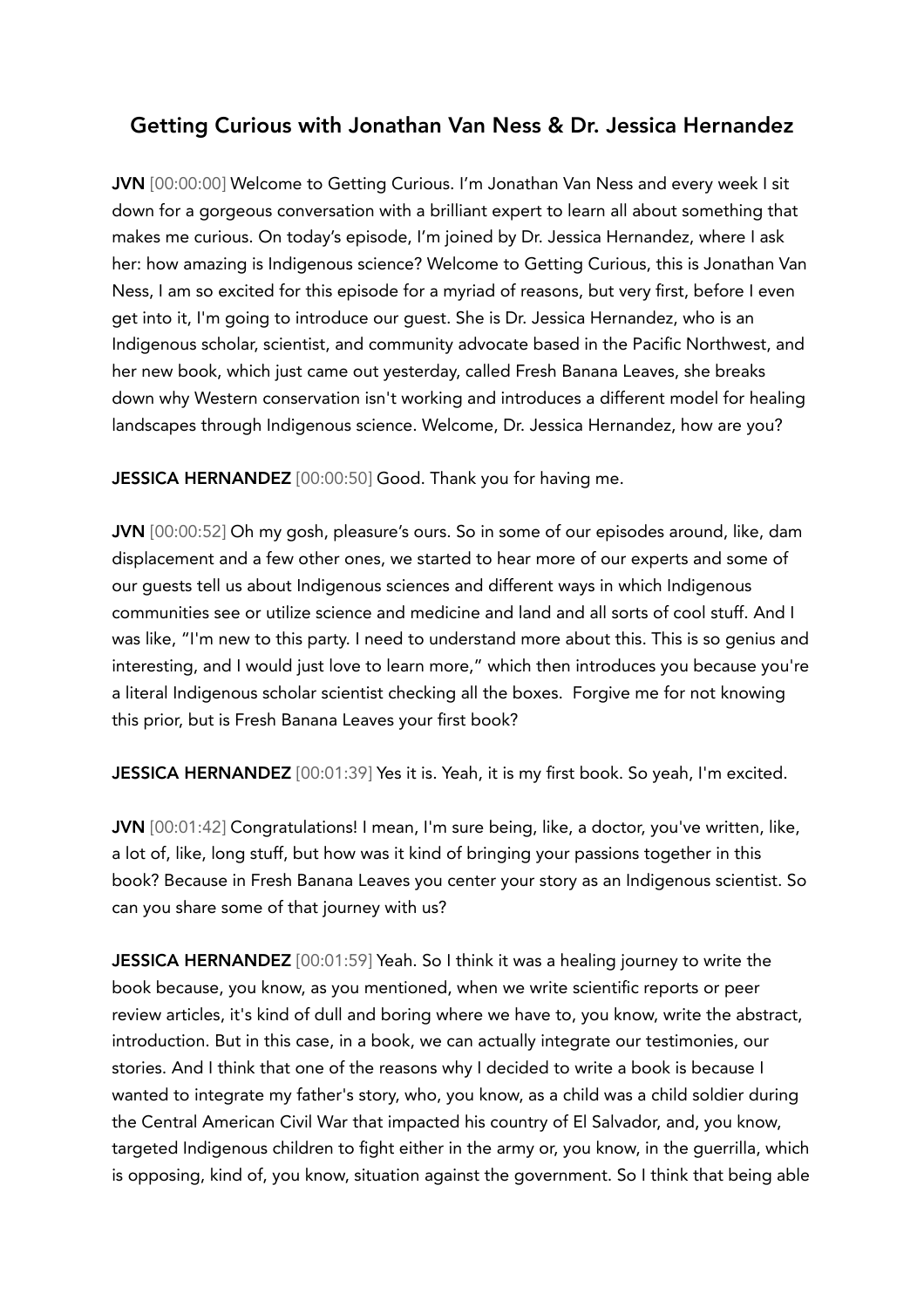to write his story and seeing how even growing up, he always tried to not tell me his story, because you know as parents, they always want to, you know, kind of secure us, kind of protect us and protect us from harm. But, you know, obviously that's not the reality that the world kind of has. So he always wanted to protect me from, you know, this violence that he had to endure as an Indigenous child. So my father was in the war since he was 11, and eventually until he turned 14. So it's a part of his childhood and it's a part of that generation before me, so it's kind of hard to ignore, especially as a scientist, right, when I talk about our environments and nature.

JVN [00:03:18] So what, like, what was that like? You're just, like, minding your own business. You're, like, a baby Jessica Hernandez and then you were just, like, "I am really interested in science." And, like, when did that kind of spark happen for you?

JESSICA HERNANDEZ [00:03:30] Yeah, so I was born in Los Angeles, California, so in South Central, that's where I grew up. And basically, given that my parents, you know, we're the only ones displaced from our relatives, you know, going back home and going back to my, you know, ancestral lands, my Indigenous land. So I think that, you know, I had that duality of living in the city, but also going back home to the, you know, rural areas where, you know, I was immersed in the environment. So I think that when I became more interested in our environment was because, you know, I loved listening to my grandmother tell her stories and how you know, she will, you know, sing to plants, sing to, you know, animals, kind of, you know, build that relationship. And my father, even though, you know, at a young age since he lost his father at a young age, he had to, you know, as the eldest, he had to take care of his family, so he became a fisherman. So I loved listening to the stories as a child, you know how he will create fishing nets out of, like, you know, the materials that were located in that nearby environment. And I think that that just grew my fascination. And eventually, as I grew up, I actually found out that, you know, there is an environmental science. It's actually a field that you can study as a student even beyond, you know, your high school years.

JVN [00:04:40] And then once you kind of realized that, were you, like, "That's for me," and you just, like, were kind of on track to study that and go that way? Or did you, or were you ever, like, "No, I want to be an astronaut?" Or was it pretty much like this the whole time?

JESSICA HERNANDEZ [00:04:54] Yes, I think growing up I always wanted to be a teacher, so I was able to be a teacher because I think oftentimes we think that, you know, only teachers have to study education. But I wanted to be a teacher because I loved working with kids, especially children. So I wanted to be, like, a K-12 teacher. And then studying environmental sciences, I majored in marine sciences, so it was, like, more oceanography. I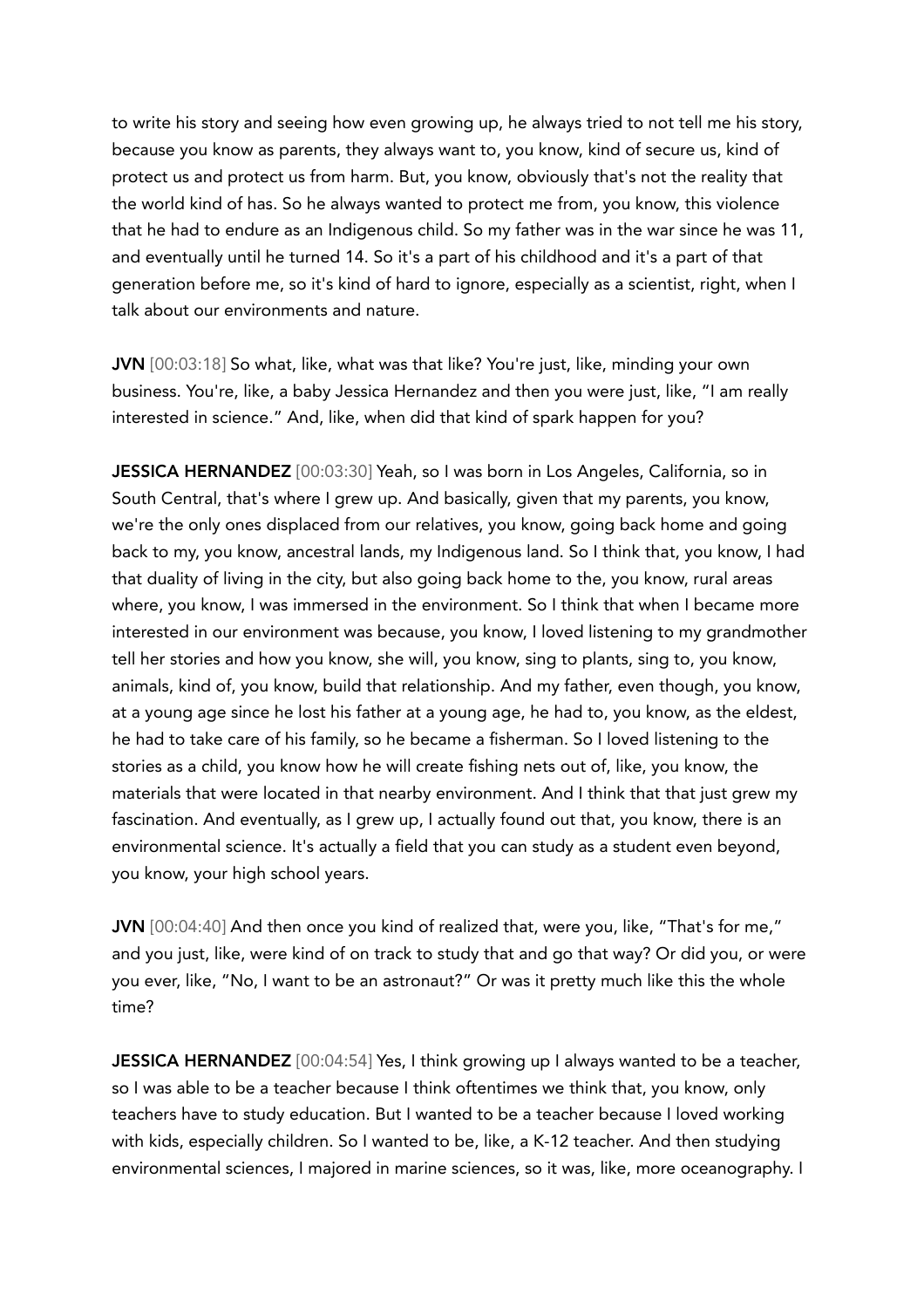was passionate about it, but it wasn't necessarily very, you know, like, pink and diamonds, right? It was, like, you know, a field that is, like, dominated by cisgender men. So obviously they oppress queer folks and they oppress women, right? So I think that oftentimes I saw that, right, where the men were elevated in the field while, you know, women and LGBT and, like, you know, any other gender that's, like, non-male was kind of oppressed or silenced in that way. So I think that while I loved the field, it wasn't a field that was, like, friendly or open to embracing me as an Indigenous woman.

JVN [00:05:53] Oh, I wish that that was the first time I heard that theme when it came to scientists and females' and non-males', like, existence in the scientific field, so I hate that story. So how do you approach the practice of Indigenous science? Because first of all, and I'm definitely guilty of this, I think that so many Americans only think of, like, Native Americans, and there's, like, so many other Indigenous communities that exist all over the world, so diverse, so thriving, contemporarily thriving as well, like, it's not this idea of the past. Which is part of why we're here, or why I'm here today, and why I'm so glad that you've given us your time. So can you tell us about the practice of Indigenous science and how you, as an Indigenous scientist, approach that practice?

JESSICA HERNANDEZ [00:06:42] So I think Indigenous science and I think it's important to situate what Western science is, right? So Western science is, you know, we often coined the founders as these, like, you know, European men who came from, you know, Europe to the Americas and kind of brought their theories and ideas. But with Indigenous science, we're in tune with nature. We have those close relationships. We have lived there in a certain environment for generations, even, you know, previous generations, dating back to pre-colonization. So I think that with Indigenous science, the only difference is that it's more holistic. Western science tends to be binary, right? And, like, very straightforward, where, you know, you have the scientific method, you have to follow these six steps versus Indigenous science is more holistic, right, we don't separate ourselves, our spirituality, our medicine, our identities from the science itself. And I think that with Indigenous science being more holistic, we can be ourselves while practicing that science itself. So I think Indigenous science is more knowledge that has been passed to us through the generations that, you know, date back to since time immemorial, which is pre-colonization.

JVN [00:07:48] Ah! Fierce, I love that, like, saying, that's, like, a cool saying. So it's a more holistic approach. So does that mean that there's, like, like, a more, like, locally or, like place-based approach to how Indigenous science is approached?

JESSICA HERNANDEZ [00:08:06] Yes, that's perfect, actually, because, yeah, Indigenous science is place-based, right? So for me, like my Indigenous science kind of is stronger in my communities, in my ancestral lands. So when my dad was teaching me about our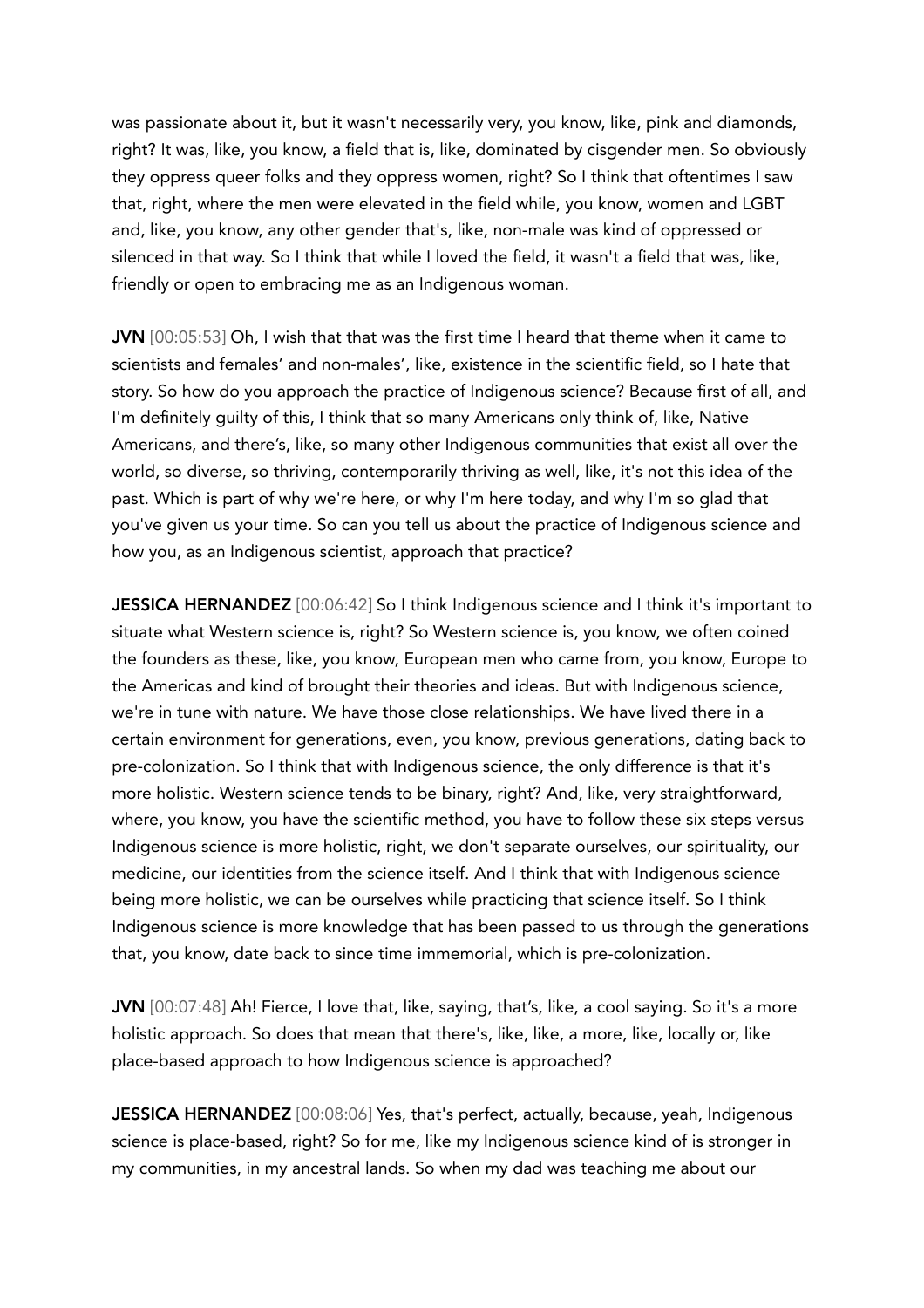environments, he was teaching me about the water currents, the fish, the animal behavior in his lands. And obviously, you know, you can apply that because I think with Indigenous science, we can also adapt it to our current environments, especially for those of us who are displaced, whether it be external through borders or internal, right, from reservations into major cities, urban areas.

JVN [00:08:39] Oh OK. Yes, OK, wait, so, like, this statistic from Fresh Banana Leaves is really major. In, in the book, which again, if you have not got it through your gorgeous noggins listening to this already, it's called Fresh Banana Leaves, again, available for purchase today. In the book, you note that 80 percent of the world's biodiversity, 80 percent of the world's biodiversity is sustained by Indigenous peoples who make up less than five percent of the human population. That's major. So what are some examples of Indigenous land stewardship?

JESSICA HERNANDEZ [00:09:13] I want to connect it back to what you stated, right? That when we talk about Indigeneity, especially in the United States, we tend to focus on the United States and Canada, right? So we focus on Native Americans and First Nations. But you know, one of the reasons why I wanted to write this book is because I wanted to discuss Indigeneity south of the border, which is Latin America. And given that statistic, 50 percent of the world's biodiversity is located in Latin America. Now you tie that back to violence. It's, you know, Latin America has become the deadliest place for Indigenous leaders because, you know, they're either disappeared, they're murdered. You know, they face that violence that's not really being stopped by the government. So that, given that 50 percent of the world's biodiversity is located in Latin America, it tends to impact Indigenous women the most because, you know, we have the missing and murdered Indigenous women pandemic that kind of crosses borders.

And yes, so 80 percent of the world's biodiversity is stewarded and caretaken by Indigenous peoples. So I think one of the examples is, you know, and it's, it's kind of, like, a sad example is not as romantic as we will have think. It's, like, you know, that ongoing movements to protect our Mother Earth, right? We see that in the Amazon rainforest. How Indigenous groups are fighting against giant oil companies or also, you know, these large agricultural companies that are trying to get rid of their forests in order for them to, you know, raise cattle. And I think that with that stewardship going back to Indigenous science, knowing that our plants and animals are our relatives rather than, you know, we seeing ourselves as, like, the hierarchy where we're on top of the food pyramid, we see ourselves more as, like, interconnected, related, right? Because I think that when we tie it to Indigenous communities and our creation stories, how we were created as people, all of our creation stories talk about our deities and gods creating us from the elements, from the animals that were near our environments or that local place on our ancestral lands.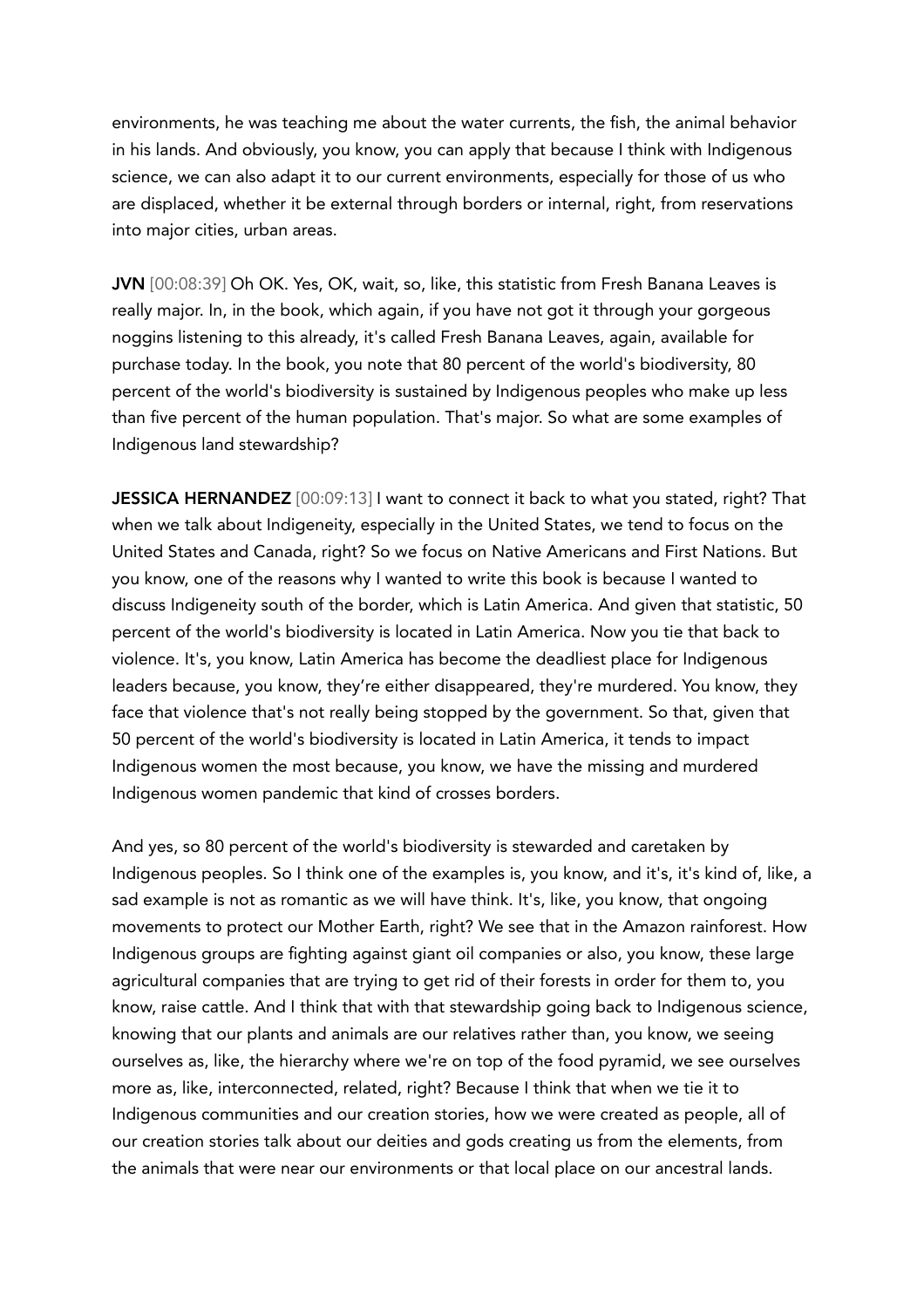JVN [00:11:11] That's beautiful, and yes. You mentioned earlier that a lot of this Indigenous science comes from the fact that a lot of these different Indigenous communities all over the world have lived there, like, prior to colonization, which spoiler alert, if you guys didn't know listening to this, this is the same stuff that we've talked about in past episodes of Getting Curious. Colonization, which a lot of well, all of these Indigenous communities predate, is, is what brought the idea of what, like, you know, air quotes "civilization" was supposed to look like and this idea of, you know, "civilizing people." And that's, and that's where so many of these, like, highly offensive, derogatory ideas that we have commonly that touch the gender binary, touches how we consume food, touches how we interact with the environment, among so many other things, really came from.

So that is something that I think that, you know, as white people, as Americans, as non-Native people, as non-Indigenous communities, we really need to understand more of the impacts that, like, how we have been frankly, like, propaganda-fied or whatever, like, we've really been taught to separate ourselves from, like, from so many things. So I just think there's such a rich history in Indigenous science because these communities have been living in places for way longer than what we've been over here, you know, doing, you know, you know, bull in a goddamn china shop around here, for, I mean, focus Jonathan! So can you tell us about that, how that, like, cross-generational experience really strengthens the knowledge of Indigenous science?

JESSICA HERNANDEZ [00:12:53] Yeah, so I think that, you know, you're mentioning all of these things, right? So I think through generations, we're taught to think a different way, right? At least for my community, like, you mentioned the gender binary, we have a third gender that are called Muxes, Muxes, as other people mention it, which is, you know, you know, a male given birth, you know, at birth, but has a Two-Spirit. So I think that, you know, when we saw how colonization impacted us, you know, we saw the introduction of religion. We saw how our third gender was kind of being attacked or harmed because the religion tells us that, you know, it's either the binary man and female versus, you know, in our matriarchal society, we still have our Muxes who are basically considered a gift from God, right? Because every mom wishes that she had a Muxe who inherited that Two-Spirit of a female and a male. And I think that with Indigenous science, we're always fighting to make sure that our traditions are kept even with these, this way of right, like, you were mentioning the spider web that has all these, like, frameworks that opposed the ways that we see the world. So basically, Indigenous science is, like, a holistic way of looking at the world. That kind of puts a spirituality at the core. And given that, you know, as individuals, our spirituality is also our medicine. So as you were mentioning, you know, with the food systems, obviously what we eat is our medicine. And as a result, and we always see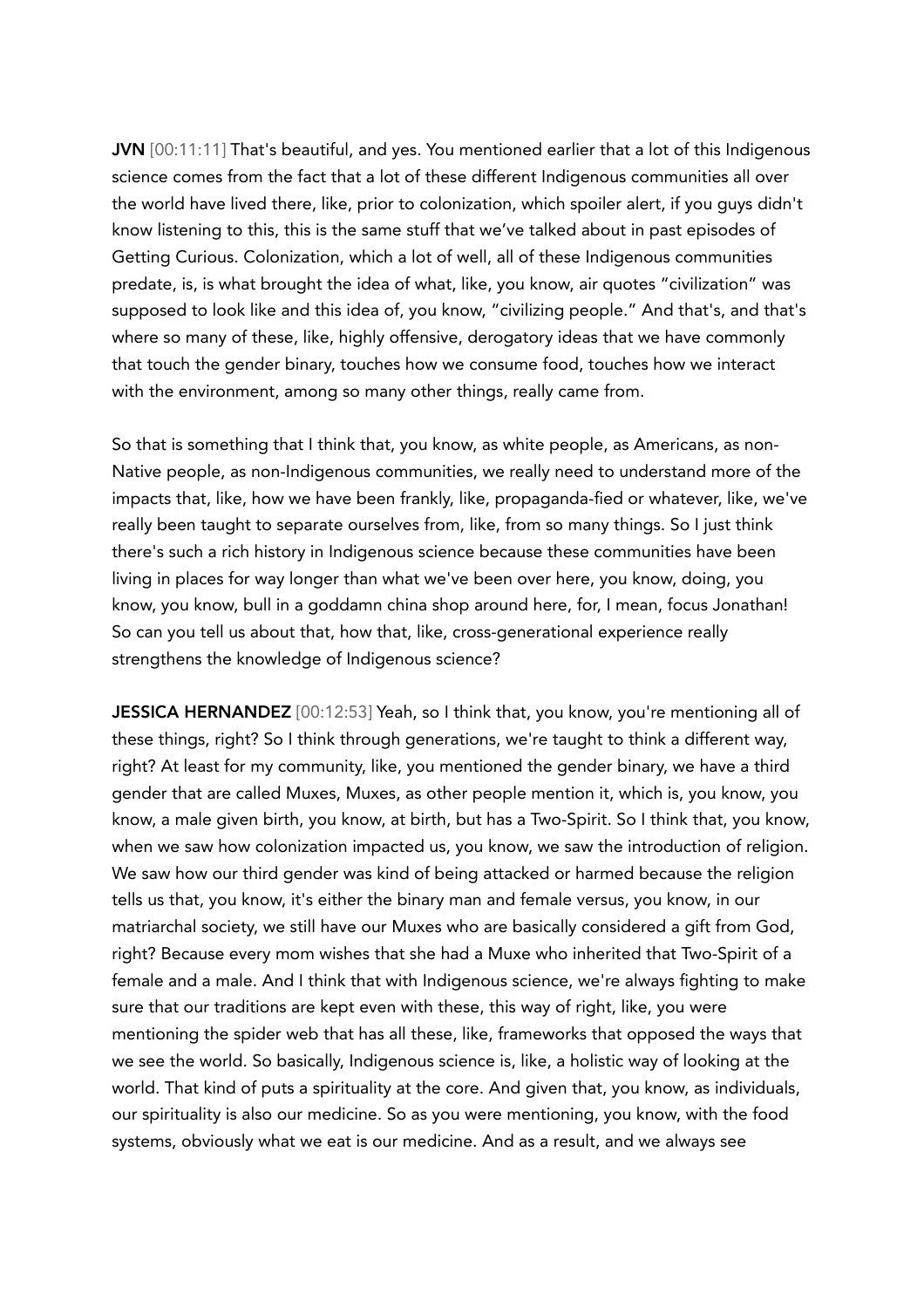Indigenous science, we see the animals as our relatives, we see them as sacrificing their lives to nourish our bodies. And the same way of our plants.

JVN [00:14:27] So in your Native lands, what do we know about, like, the amount of time that, like, you're, like, the generations of your community were located in El Salvador before they were displaced through, like, all the various ways that displacement happened? What's your gorgeous nation called again?

JESSICA HERNANDEZ [00:14:42] The Zapotec community. So that's in Oaxaca and then the Maya Ch'ortí is in El Salvador. So we are separated by a border, so we're in Guatemala, Honduras and El Salvador. And we called the Americas Abya Yala.

JVN [00:14:53] Yes, fierce! Has there been any, like, fierce, like, archeological moments that have, like, like, been, like, "It's at least this old."

JESSICA HERNANDEZ [00:15:02] Yeah. So I don't really know how old we are, but I know that, you know, one of the things that we see archeologists be obsessed with is our pyramids. So if you look at the Mayan pyramids, you know, even scientists, who, they are still trying to understand the dynamics, especially the physics behind the pyramids, and they still haven't been able to solve that. So I think that, you know, when we look at Indigenous history, it holds on to those, to that engineering, to that physics through, to the sciences that were allowed our ancestors to build those pyramids. So even in one of the pyramids, if you were to clap in front of the pyramid, you will hear our bird, bird sounds from the quetzal, which is, you know, basically a sacred bird from that pyramid. So I think that, you know, that kind of also ties to, and I like, and I love your question, like, "how old we are," and that ties to the Indigenous science because when we look at our ancestors, they were able to build these majestic pyramids that archeology still tries to understand, to research. But I don't know exactly the timeframe of, like, how old we are, but I'm pretty sure that we're beyond, you know, 14,000 years.

JVN [00:16:08] That was the Maya Ch'ortí, you that did the gorgeous, all those gorgeous pyramids? I feel when you connected that I think my brain almost blew up right on this very Zoom.

JESSICA HERNANDEZ [00:16:16] Yeah, because I think we're a part of the Mayan civilization, and I know that there's over thirty one communities of different Maya pueblos. But yeah, in our Mayan civilization, like, we can connect it back to our pyramids, and we're lucky to, like, obviously, you know, some of them were destroyed during colonization but some of the pyramids are still kept because of tourism, right? We go back to that economy. The government wants to make money, but at least we have that item, that sacred item,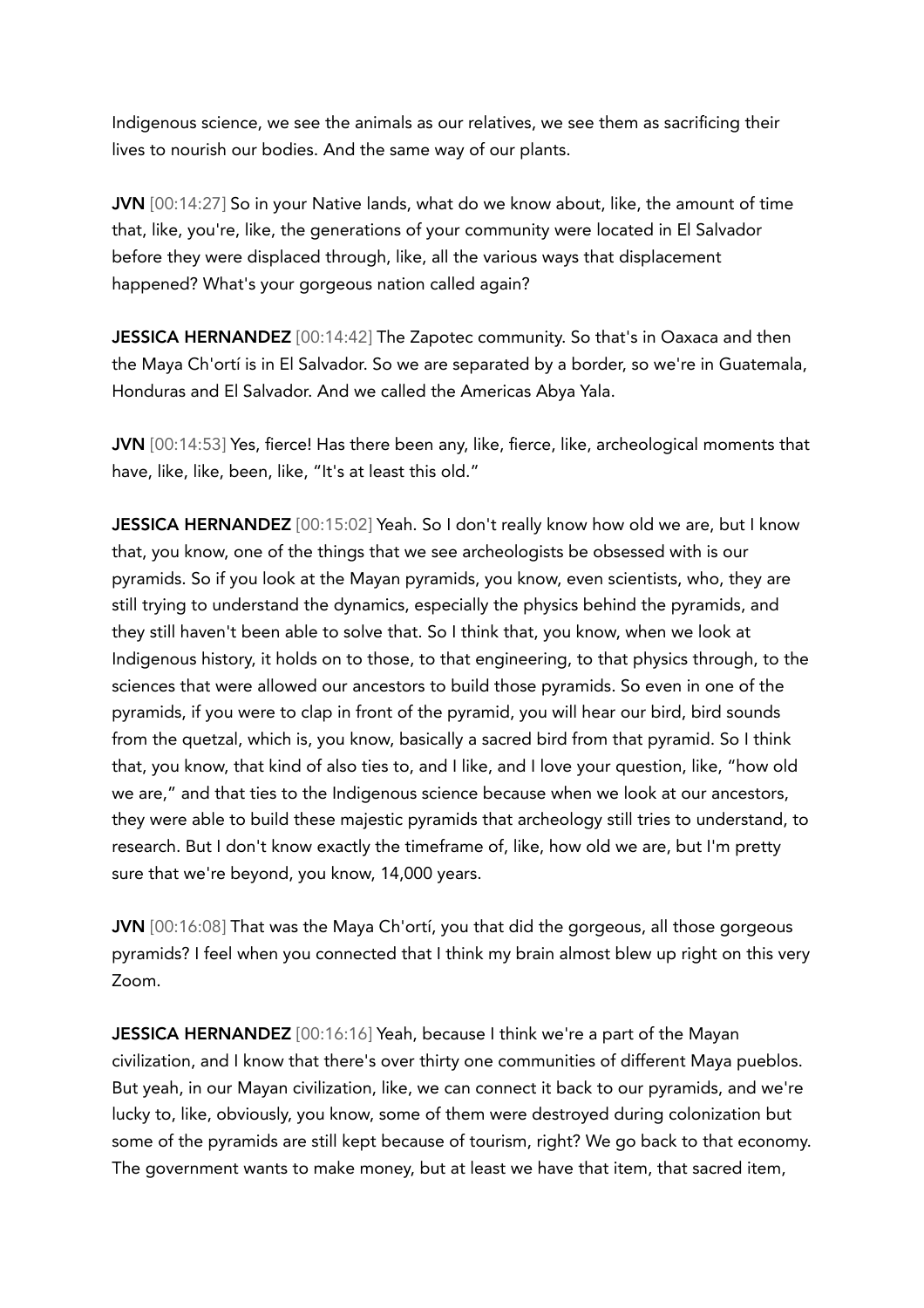where we can hold to our history and say, "Oh, our ancestors were able to do that. Obviously, we can't anymore because of colonization." They kind of made us go back in time because, you know, our ancestors were that advanced. And, you know, I can just only imagine what we will be doing today if we still, you know, build on to that knowledge.

JVN [00:17:04] How is information passed down over the, like, how is this work, like, carried out across generations? Is it, like, word of mouth or something?

JESSICA HERNANDEZ [00:17:14] Yes, it's oral storytelling, right? So it's, like, either stories where you sit in the fire or you sit close to your grandma and she will, like, tell you a story for, like, five hours, right? So you will listen as a child for five hours. It will also be through prayers, depending on the ceremonies that we hold, as you know, in our communities, it's also through songs. So we do a lot of singing right, and oftentimes those songs carry that knowledge. I think it's, all methods are oral stories, storytelling, whether it be, like, songs, prayers, music, stories themselves and things like that. So yes, all of the above.

JVN [00:17:49] So, like, can you share with us because this also, is mentioned in Fresh Banana Leaves? How can nature serve as a sanctuary even amidst the natural disasters and, like, other things that can be quite scary?

JESSICA HERNANDEZ [00:18:06] Yes, I think I would tie back to my father's story, because I think that he taught me that nature protects you as long as we protect nature. So my dad always sought nature as a sanctuary, right? Because as a child going through this violence and these, like, this harsh reality, he always went under a banana tree. Even though banana trees are invasive species, which means that they're not native to the Americas, but they were introduced. They kind of became our relatives right. They are our displaced relatives. So I think that he will always go under a tree, sing to the tree, kind of play with the tree, climb up the tree. Still, kind of, the tree kind of gave him that sanctuary or that childhood that he was missing because, you know, he had to face this hard reality. And I think that nature can help us balance, you know, be a sanctuary for us because it kind of allows us to remove ourselves from the reality that these systems have created for us, right? So urbanization. We can leave the city to kind of find a sanctuary in nature. We can, you know, all that violence that's happening even today, we can, you know, go to a hike and try to escape their reality. So I think that being given that nature kind of embraces us and kind of, you know, especially if we have a close relationship with nature, whether we sing to it, whether we dance around it, it kind of embraces us and kind of allows us to escape that harsh reality that we have to live every day.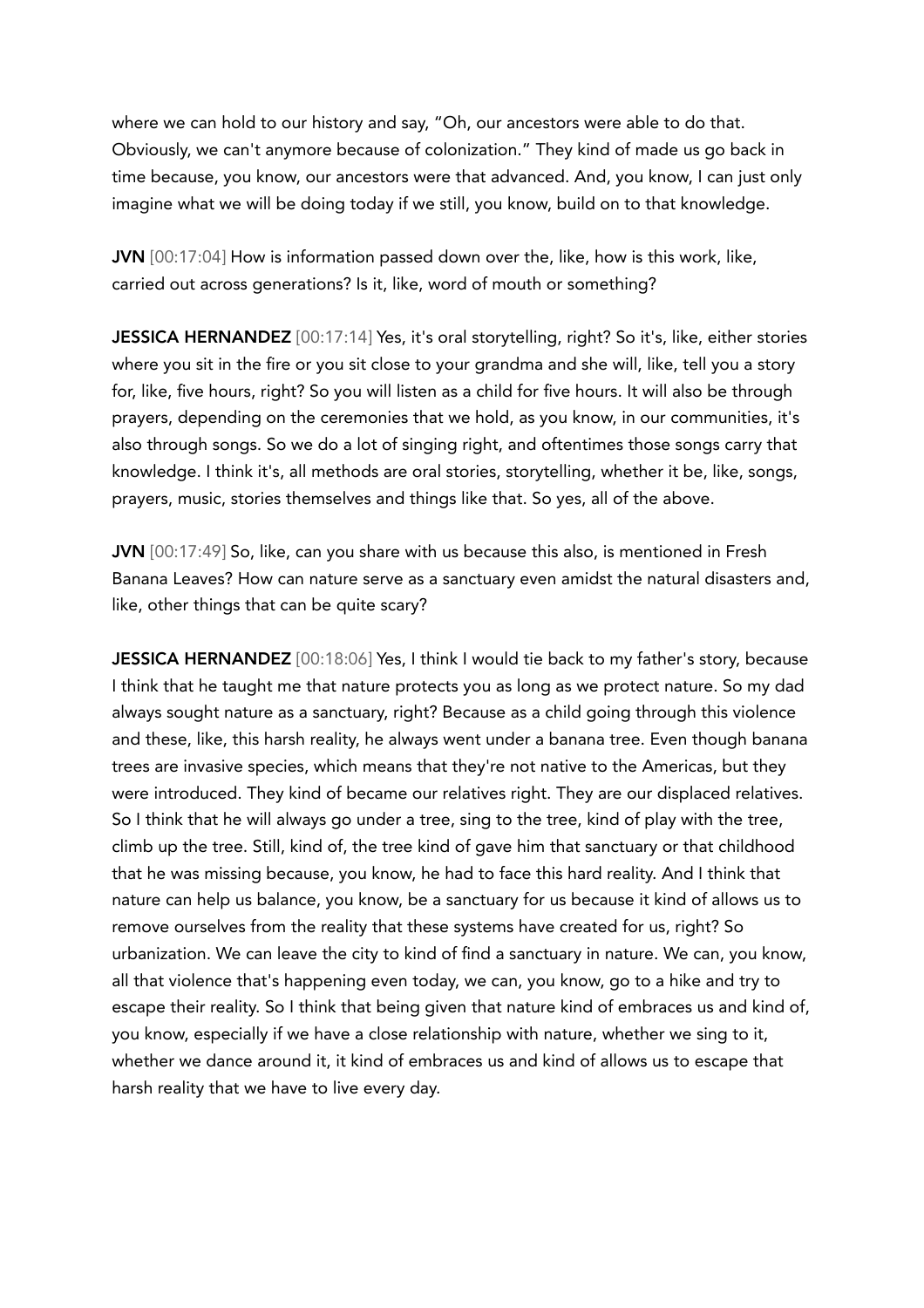JVN [00:19:30] Mmm. OK, great. I could just listen to you talk all day long, I'm just saying. So how would you distinguish, how would you distinguish Indigenous science from Western science in terms of, like, the value of scientists' personal experiences and perspectives?

JESSICA HERNANDEZ [00:19:50] So I think with Western science, or even Western education in general, right, we're taught that nature is separate from us, right? Like, we're not in, a part of nature. And I think that with Indigenous science, like, I mentioned, our creation stories, right, we were created from nature. We were created from the elements, from the animals, from everything that's around us. So there's no way that we can separate ourselves from nature because we are nature. And I think that Western education, we, you, you know, go through high school, middle school, when you take environmental sciences, when you learn about, you know, sustainability, it always separates humans from nature or even humans from the rest of the animal kingdom, right, even though we're still animals in that sense of species. And I think that with Indigenous science, it teaches us that everything is interconnected, so we have to protect everything as the species that has, you know, formed civilizations in that sense, right? Because we can, you know, we form. I mean, not that all frameworks are positive, but you know, we have an economy. We have a government. While, you know, tigers don't and things like that. So I think that as humans, we are taught that, you know, we had to protect nature so nature can protect us.

And in Western science, nature is a commodity, right? So if you have a tree, you can cut it down and sell the timber. If you have, you know, your gardens, you know, I mean, obviously in your, you, you have a small garden, you're feeding yourself. But you know, these large agricultural corporations decided to plant all these crops to sell them to people and then exploit people for their labor while they're picking them and obviously sell them in masses. So I think that, you know, Indigenous science teaches us that we only take what we need from nature and not be greedy. And I think that Western frameworks like capitalism have taught us to be greedy, right? If you see five corn, you will take all of them as opposed to one. Because, you know, you're only one person, you might only be eating one corn, not five, right? But because of that, you know, capitalism that was introduced, it teaches us how to be greedy. So as a result, we continue to separate ourselves from nature as long as you know, we live in a capitalistic society.

JVN [00:21:56] Huh. Well, fuck me, honey, because I do love impulse buying stuff, but maybe we could do it more responsibly. But what about, like, because I feel like I'm, like, Because obviously, I'm not, like, like, I myself am an invasive species because, you know, I came from, like, you know, I'm pretty sure my folks were from, like, Holland or something, and who the fuck knows where they were before that? But the point is: Western doctors, right? Sometimes I'll say, like, "Oh, it's, like, a feeling that I have or, like, I've seen certain things, like, in nature or just, like, a feeling that I have about something," and, like, that's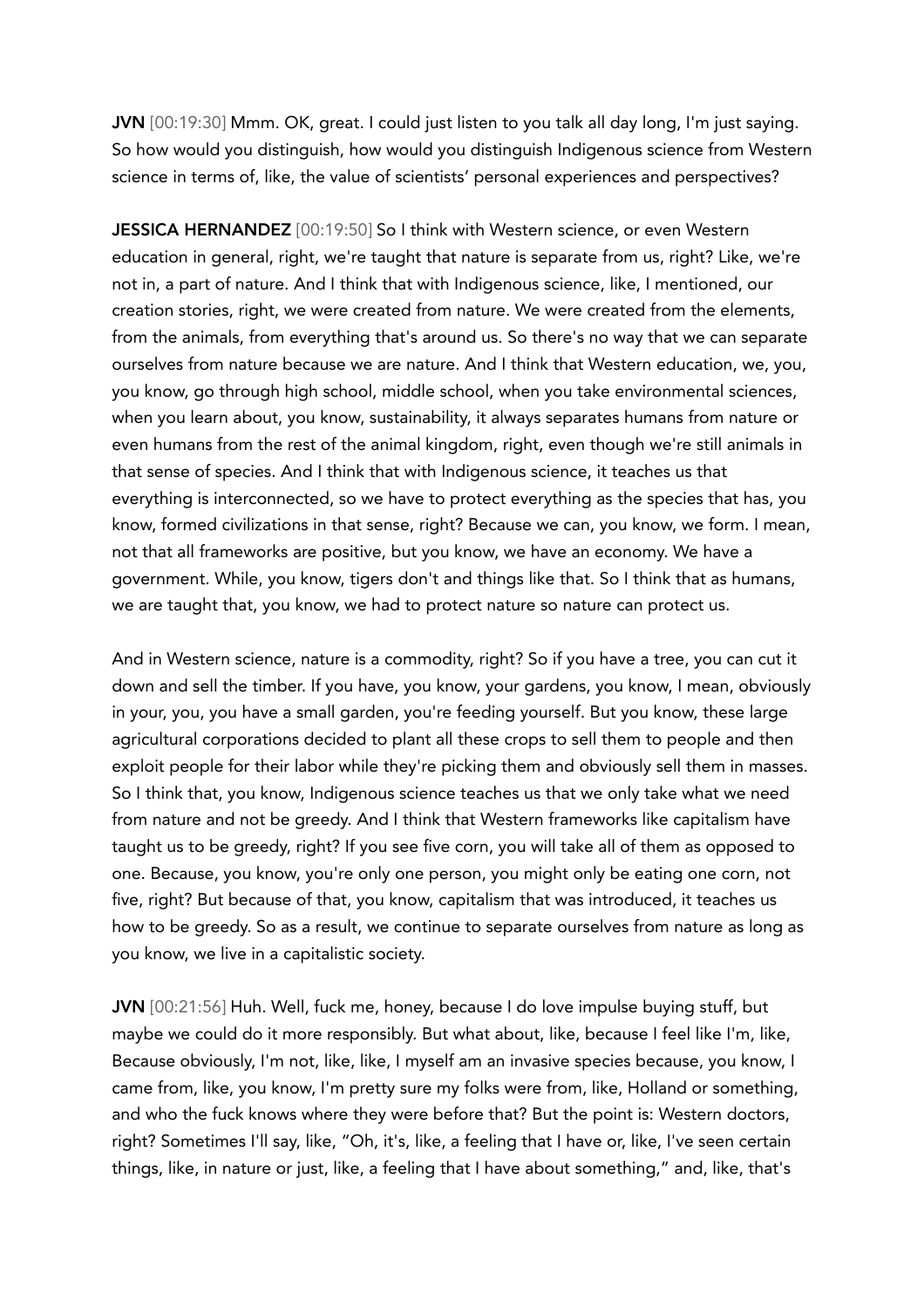always written off like, our intuitiveness or anything that, like, they can't verify mathematically. It's just, like, "That's not true." It's like it's always discounted. And again, I'm not a Ph.D., nor am I, like, I'm not an Indigenous scientist or Indigenous person. You are a scientist, you're a Ph.D. So that exists, right? Don't you feel there's, like, a displaced emphasis on, like, Western medicine in the U.S. and Europe and like the western world?

JESSICA HERNANDEZ [00:23:02] Yes, for sure.

JVN [00:23:04] How are the ways that you see that affecting people's well-being and the well-being of, just of the world?

JESSICA HERNANDEZ [00:23:11] So I think you mentioned a term that I want to like, you know, kind of connect back to Indigenous science: invasive species, right? And that's something that Western sciences teaches us that if you're not Native to the lands, you're invasive. But I think that with Indigenous science, what it teaches us is that invasive species are displaced relatives. So I will say, you know, you're a displaced relative rather than an invasive species. And I think that with Western medicine, we're taught to kind of, like, fix the problem, but not the root drivers that are causing that, you know, that ailment or that situation. And I think that, you know, as you were mentioning with Western medicine, it has to be, like, proved, right? So we have to do experiments. We often experiment on animals, which also kind of disconnects it from Indigenous science because, you know, our animals are also our relatives.

And in Indigenous science we have been holding observations for so many generations since time immemorial, like I mentioned, pre-colonization, that oftentimes because it's not written or it's not recorded, the data is not recorded in numerical, but rather qualitative data. Because it's oral. It's, like, verbal. Scientists tend to deny Indigenous science as a form of valid science, but I think that myself being trained in the Western sciences and seeing how my dad, my grandmother, my mother, all my relatives taught me about our environment. They just didn't have that Western terminology to call it what Western education teaches us doesn't invalidate their forms of knowing or their knowledge any lesser than Western science that has those tools to build that terminology, right? So, you know, like, Western medicine, we can talk about iron deficiencies versus, you know, in our communities we can talk about, "Oh, you might not be feeling good and you should eat these products," and they will recommend products that are rich in iron.

But you know, they wouldn't call it anemia or any of those Western terminology. So I think that with Indigenous science and Western science, they can blend and complement each other because at the end of the day, sometimes they're kind of pointing at the same thing, it's just that they don't have that consensus in the terminology because Indigenous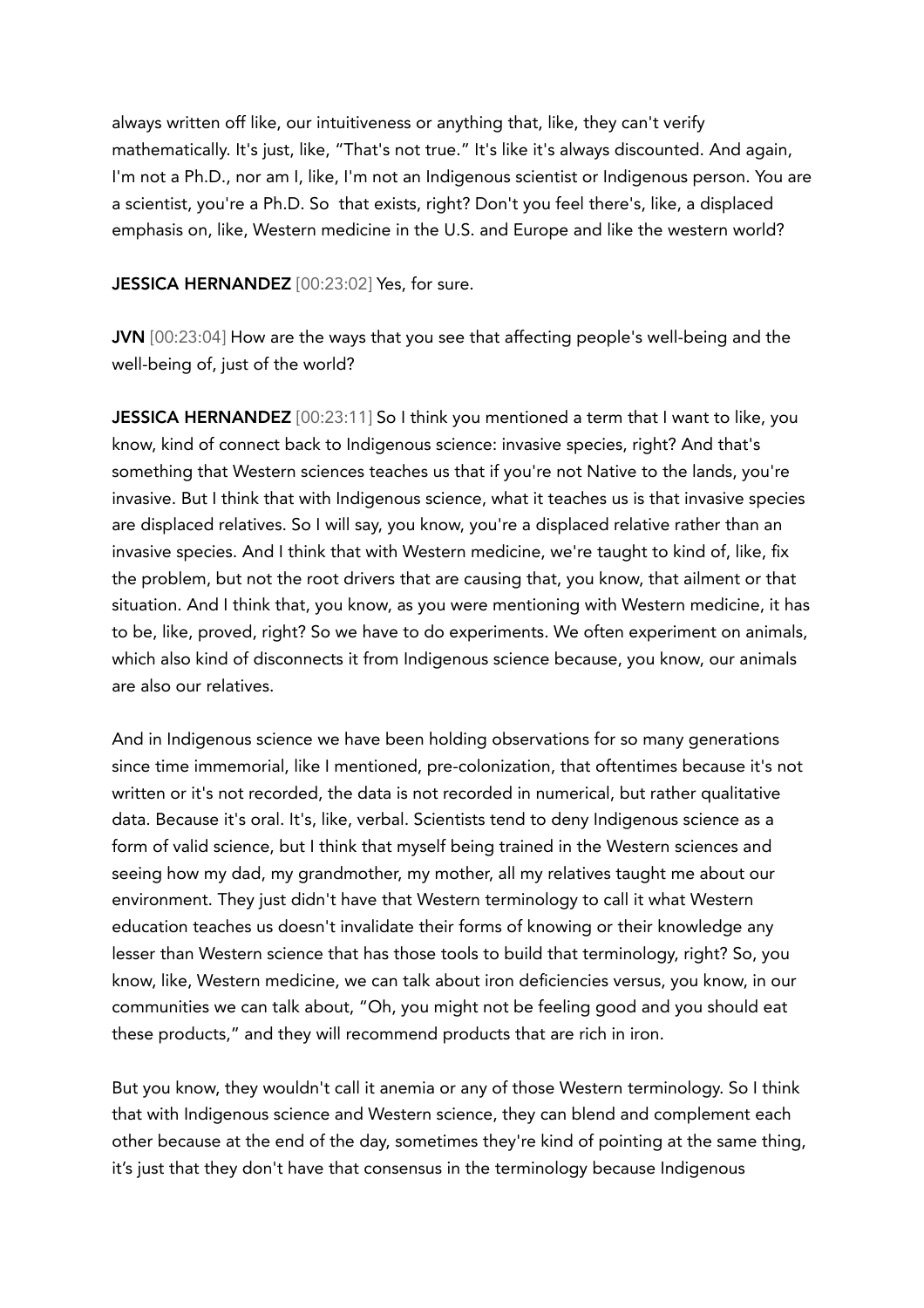scientists or Indigenous peoples in general have been denied the access to education. And another thing that I wanted to connect is that through Indigenous science, all of us are scientists, right, whether you have a PhD or whether you don't. And I think that because we are a part of nature and we have been making observations as humans, we are scientists. It's just that that Western science teaches us that we have to acquire those PhDs or those degrees in order for us to be considered scientists. I think that, you know, you are a displaced relative and you're also a scientist.

JVN [00:25:50] I'm obsessed with "displaced relatives." I was just reading our notes, and I kept reading invasive species. And I was, like, it was, like, my white shame and guilt, like, lept out. I was like, "I'm an invasive species, I hate it! Ah!" But that's, I love that. It's like, displaced relatives is so much sweeter and nicer.

JESSICA HERNANDEZ [00:26:08] Yeah. And that just shows the connection that we have, as you know, as Indigenous peoples to other beings. It's not like, "Oh, you know, they're invasive." It's just, you know, you're displacing eventually because of colonization, the same way that, you know, invasive, what Western sciences calls "invasive plants" have been displaced because of colonization.

JVN [00:26:24] Kind of like when we call it, it's like, you know, relative, it's like a lot of us have relatives that fucking suck, but they're still our relatives and we still kind of love them, even though they're annoying and they're all, you know, like, being anti-vax or this or that. And, you know, so we still got the like, you know, like you've still gotta love your relatives. So that's nice. I, like, just, it's better because, you know, we're all still a community, even if we come from different communities. So it's so sweet, we, I'm obsessed with that. So speaking of anti-vaxxers, sometimes I feel like people who will, like, not believe Western science, like, on certain things, like, whether it's a vaccine or, like, you know, there was a lot of mistrust against, like, HIV medication back in the 80s and also because of, like, the inhumanities that have been perpetuated against marginalized communities at the hands of, like, this Western idea of science, whether that was, like, experimenting on Black and brown people like there's all sorts of fucked up stuff that happened at the hands of Western science and, like, well, it still goes on, you know, with, like, animals and it's all and there is still, like, such a health care disparity that's, like, very racially-driven. But a lot of times I feel like the people that are anti-science will use Indigenous science as a thing of, like, "Well I," like, basically, like, again, applying that binary thinking of it's either only Indigenous science or it's only, like, Western. But one thing I heard you say is is that actually there can be they can complement each other and there can be wisdom in both.

JESSICA HERNANDEZ [00:27:43] Mm hmm. Yes. And I think one of the examples that I can give is climate change, right? We still have scientists trying to find the solutions for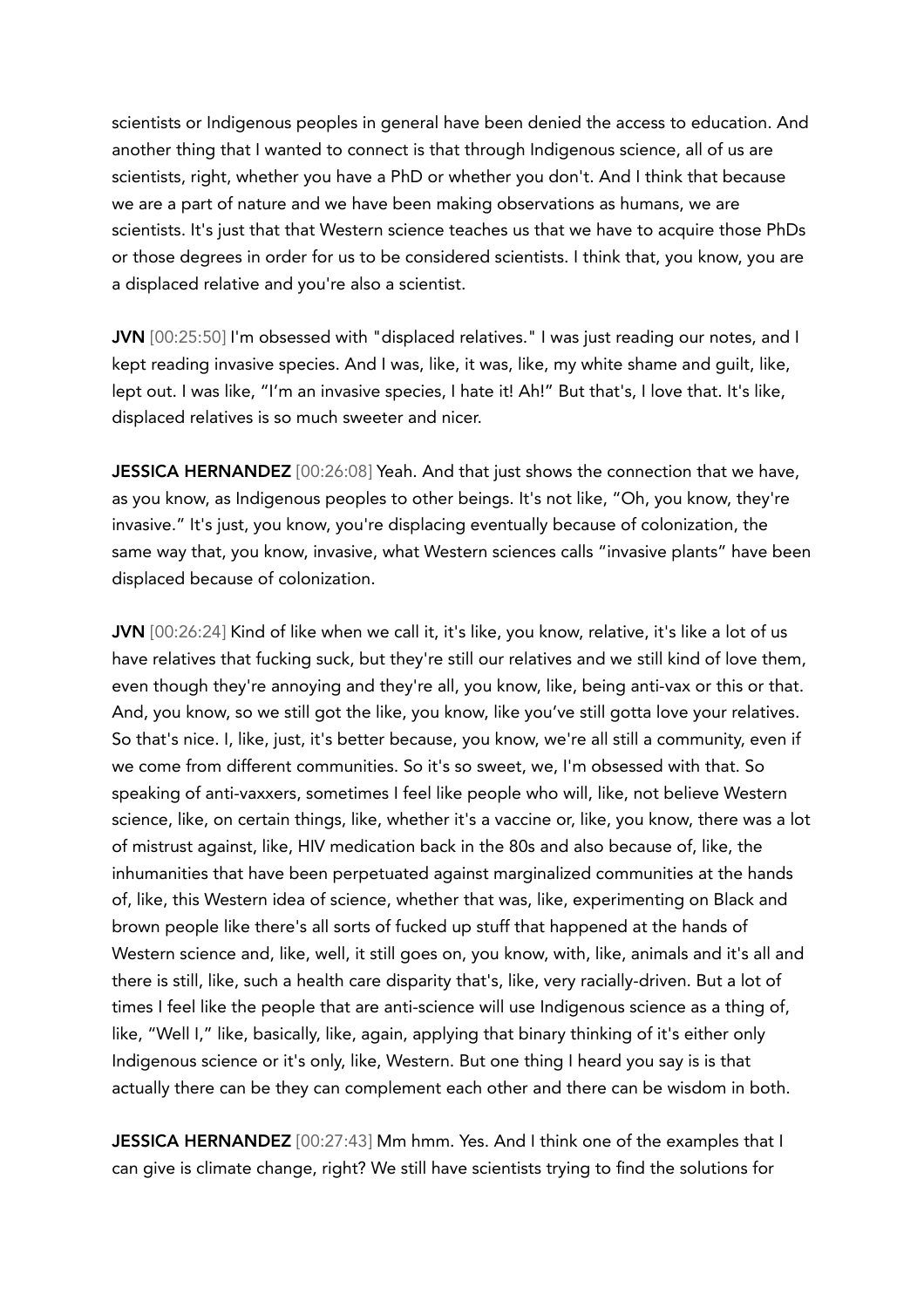climate change. But given that Indigenous communities are already experiencing the impacts of climate change, some of us have those solutions. Some of us have already adapted to those climate change, you know, impacts that we're experiencing in our communities. But then in Western sciences, you know, we're kind of funding the research behind climate, climate science as opposed to mitigating and adapting to climate change. And I think that, you know, that would be another way that we can complement one another. And I think that, you know, one of the things that I'm honored that you have me here is that oftentimes in Western science, we still kind of view Indigenous communities as research subjects or areas of expertise, right? As opposed to seeing us as the experts or the researchers ourselves. So thank you for having me because I think that, you know, in a way, you're kind of decolonizing or deconstructing the notion that Indigenous peoples are just research subjects, or areas of expertise, where you're going to research about them but don't necessarily bring them to kind of give their own story and be their own experts.

JVN [00:28:50] Yeah, expert AF over here. Major. And obviously there are probably a lot of people listening and a lot of people in the public that, like, you know, maybe already had, like, a more evolved understanding of this. I still think that there's this, like, knee-jerk reaction to like, trying to, like, validate one or the other or, like, say that, like, one or the other is better. We've kind of talked about how capitalism has changed those things because it, like, you know, there's the five corn, take all the corn, that was a really good example. And I'm sure there's, like, endless other ones. But how does, like, settler colonialism skew the way in which Western science and Indigenous science is valued?

JESSICA HERNANDEZ [00:29:29] Yes. Thank you. That's a great question. So I think with settler colonialism, we go back to the notion of who is the scientist, right? It's often people who have credentials, who went to school to study it. But we Indigenous science, we are all scientists, right? Because we are all interconnected, we are all living in Earth, we are all making observations of our environments, whether it be more, you know, in our backyards, whether it be in our local environments, whether we go hiking. We're like, "Oh, did you notice that plant or that flower blossom before, you know, last year?" because, you know, of climate change impacts. So where are we observing those notices or those observations or differences. And I think with settler colonialism, it has taught us that if it's not written, if it's not peer reviewed, if it's not, you know, it doesn't go through this rigorous research project in the lab, then it's not really science.

And I think that with Indigenous science, because we don't have those tools to make a rigorous, you know, lab project or a research area, we are oftentimes invalidated. Oftentimes we are the experts, we're seen as these pristine creatures, right? Because we have that stereotype of an ecological noble savage where, you know, settler colonialism introduced that. And I think that as an Indigenous scientist, I have to navigate that, right,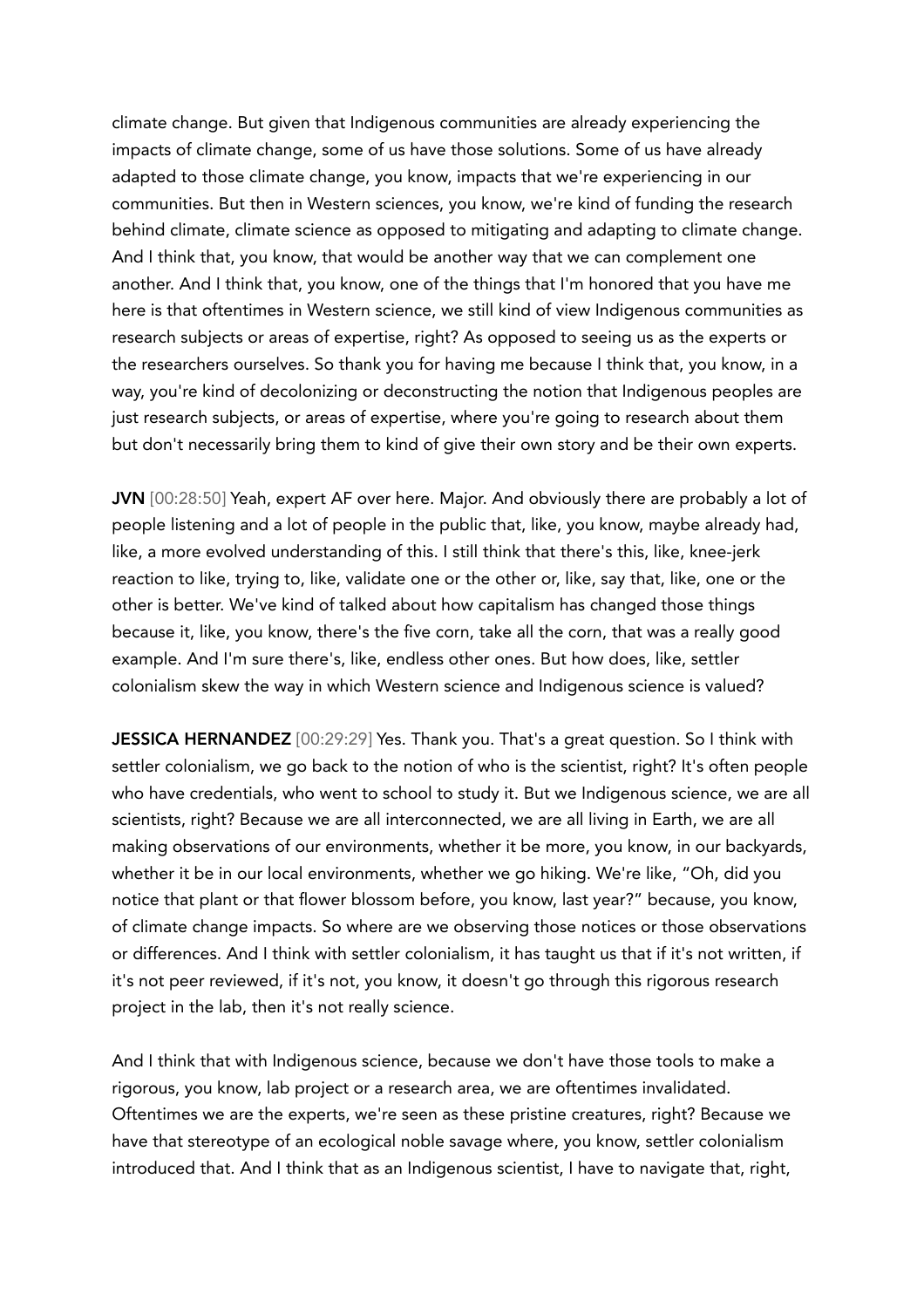because I don't, you know, oftentimes when we have stereotypes that impact our identities, we have to kind of navigate that so that we don't perpetuate that stereotype even more. And I think that stereotype of the ecological noble savage where every Indigenous person is intuned and kind of interconnected with nature tends to happen a lot, right? Because it happened when settler colonialism came through the topological narratives that were written about us because, you know, we were so interconnected with nature, we never separated ourselves from nature. And I think that was settler colonialism, it taught us how to, you know, it amplified certain stereotypes that were created as a result. So we have to balance that.

So to tie it to displacement, because a lot of Indigenous peoples are displaced from their ancestral lands, some generations have that relationship with nature fractured with, you know, their relationship with their environments destroyed, or they're kind of reclaiming those relationships because they have been displaced from their lands. And I think that we tie it to how displacement impacts Indigenous peoples. In the United States, we're seeing a high influx of climate refugees. But when you see how, for instance, Haiti, how Haiti experienced a natural disaster, the earthquake and then obviously climate change impacts are, you know, drivers that impact, you know, political economy, everything, it's kind of displacing Haitians to the United States. But then we see how the United States criminalizes displacement in the form of immigration policies and then how they're mistreated, even as they're trying to seek asylum and refuge rather than, you know, immigrating as that narrative tries to criminalize them.

JVN [00:32:21] And, like, "Go get in a line," like, "You can do it, but go get in line," and then it's, like, "There is no fucking line!"

JESSICA HERNANDEZ [00:32:26] And yeah, and they're being deported. So, you know, through the policies, we have the MPP. And I think it's the Migrant Protection Plan (Protocols) where they're just being deported, so they're getting in line just to get deported. So, you know, going back to that, it's, like, Title 42. The United States used that policy to say, "Well, we are in a pandemic, so anybody who tries to come to our country is deported back to Mexico." So, you know, it's, like, seeing how certain things are used by settler colonial governments to kind of dismiss that asylum, you know, process or their refuge-seeking that many of these Indigenous peoples are being displaced as a form of climate change. And, you know, climate change obviously impacts the political spectrum in Haiti. The president was assassinated, so they had, you know, a lot of people had to flee. And I think that seeing how the United States treats climate refugees and knowing that the climate refugees crisis is going to increase because our governments are not doing anything to reduce or mitigate climate change, I think that, you know, it's going to be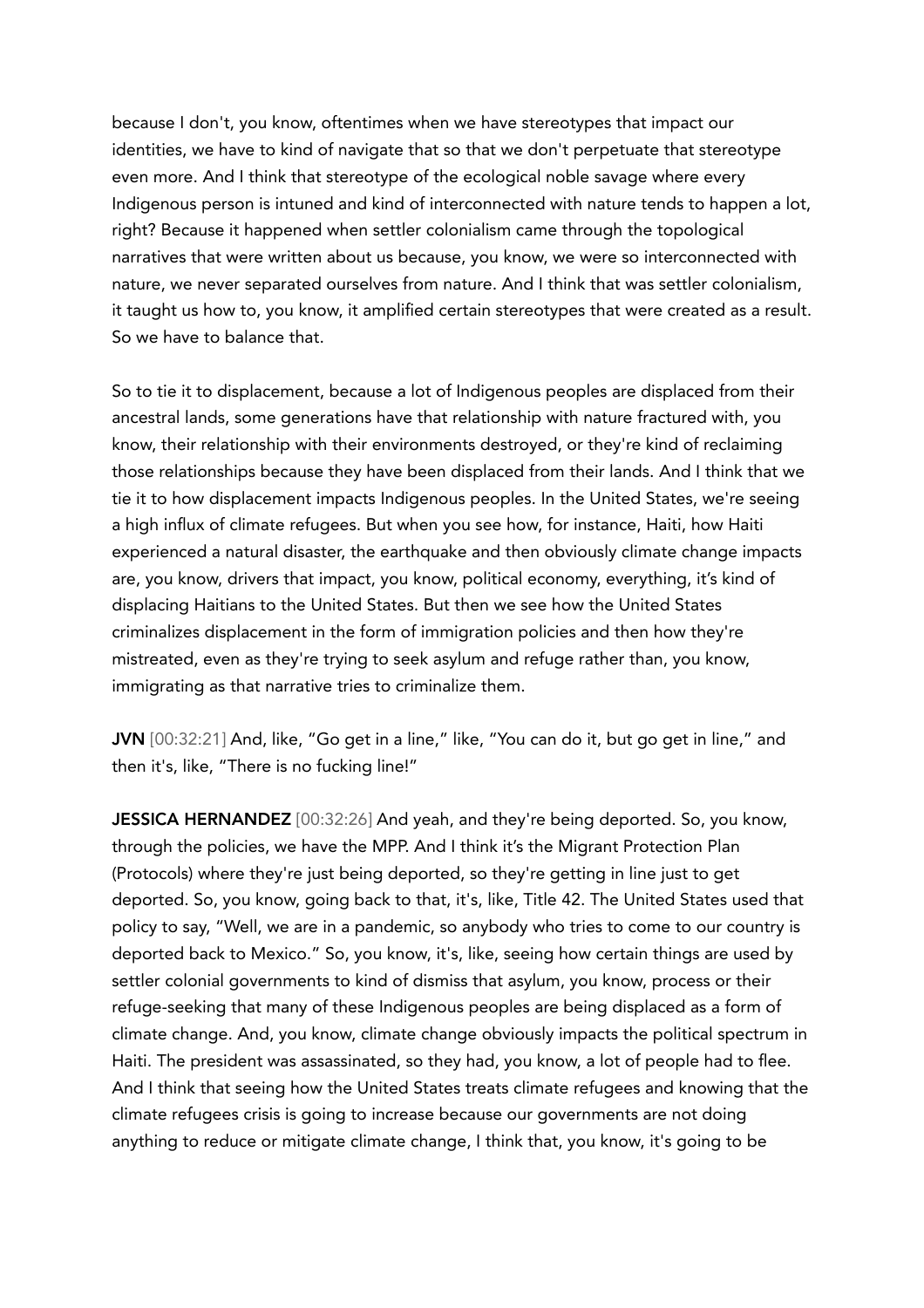something sad that we will have to face, especially our generation, as we see those numbers increase.

JVN [00:33:37] OK, So to recap, it's, like, settler colonialism has kind of really imposed these borders that didn't used to exist. They impose these, like, governments and ways of thinking in terms of, like, gender, agriculture, like, so many things. And that also that created so much displacement. And then another thing that we learned from Dr. Elizabeth Rule, who is an incredible Native American activist and scholar. She was telling us about how this government has gone back on so many of the treaties that it agreed to over the course of the, you know, a long time. So it's just interesting that, you know, when you bring up asylum, which is something that we agreed to this, you know, new, this government, the United States government we created this idea of asylum is like a constitutionally guaranteed right, I'm pretty sure. And the other thing I wanted to ask about, was just, like, the fucking patriarchy. Like, cause one thing I feel like I've heard is that, like, a lot of Indigenous communities just don't have that whole, like, "Man thing," like, and there are, there is, like, a gender spectrum and, like, a lot of them are, like, matriarchal, like, societies. So, like, any other thoughts on, like, how patriarchy or the idea patriarchy affects the validation and the value given to Indigenous science?

JESSICA HERNANDEZ [00:35:57] Yeah. So I think in my Zapotec community, my maternal community from where my mom is from, she, like, you know, they're still matriarchal. So one of the things that my dad taught me, or always told me was that in order for him to marry my mom, he had to undo his patriarchal ways. So, for instance, in our communities, if we are in the gathering, the woman, our matriarchs, our elder women will speak first, then our Muxes, and then our women. And the Muxes is the third gender. So you know, they're assigned male at birth, but they have the duality of both the female and the male spirit. The patriarchy kind of has, like, also infiltrated many Indigenous communities, right? Because I think it's not that many Indigenous communities are still because, you know, there's a difference between, I think matrilineal where, you know, you kind of inherit your mom's line, and matriarchy, where the women are still the head of the table. And I think that for my Zapotec community, we still have a matriarchal society where the women are the head of the table. And I know that a lot of researchers and people have kind of written about our communities, about the matriarchy, because, you know, it's something that seems out of this world, especially since patriarchy is global.

And for that sense, I think that two ecological frameworks are trying to dismantle that patriarchy that's embedded in our environments is queer ecology. Queer ecology basically tries to prevail heterosexist discourses, and institution, articulations of sexuality and nature. So it talks about how, you know, even in biology, like, ecosystems, ecology. It's, like, this perceived notion that, you know, it's every animal is in a heterosexual relationship with,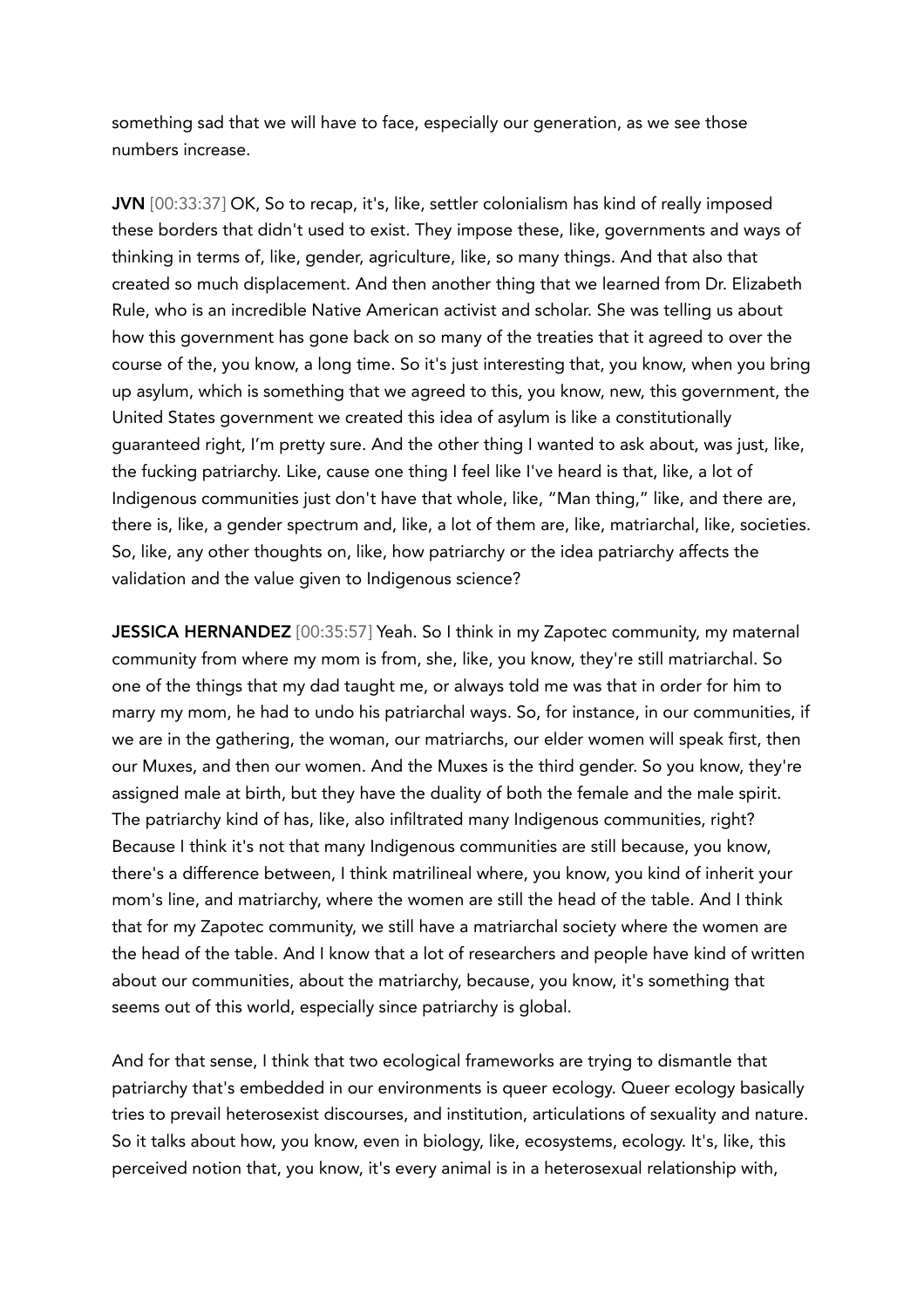like, male and female. But in reality, that's not the case, so queer ecology tries to dismantle that because, you know, that's the patriarchal notion that teaches us, "Oh, you know, it's always a male and a female, binary genders." And the other one is eco-feminism. That kind of brings forward queer folks and also women to the forefront of dismantling that patriarchy that's embedded in environmentalism. So the two terms are queer ecology and eco-feminism.

JVN [00:37:02] OK, so here's a random question that I didn't think I was going to ask in response to that amazing information. So at what point do fucking men have to fucking dismantle it themselves? Or is it one of those things that, like, no one ever wants to willingly give up power? So we have to do it, period. And then there will just be, like, some cool men with probably, like, you know, really loving souls and a very loving spirit that will dismantle it, my filter just worked, I was about to make a nasty sex joke, and then I realized that was probably some colonialism about, like, celebrating like bigger stuff versus smaller stuff. So I was like, "No, loving spirit." OK. Yeah. And, and yes. So yeah, do you think that men are ever going to fucking, like, cisgender men who are, like, have you ever seen, like, in your experience, like, some just, like, fucking dick, like, some dick, like, like, unlearned their dickish ways and then, like, become like nicer for the environment and, like, celebrate, like, Indigenous science more?

JESSICA HERNANDEZ [00:38:12] So I see that a lot with my students, because I teach climate science, Introduction to Climate Science, you're welcome to come to class any day. But I also integrate Indigenous science and I think that in their recent lectures, I talked about queer ecology and eco-feminism. I kind of brought them the framework of patriarchy and how it's embedded in ecology. And a lot of my cisgender male students, you know, they were a little bit uncomfortable, right? Because they were looking down. They were not doing eye contact with me as I was lecturing. While, you know, my queer students and my female students were like, "Yeah, yeah," you know, like, listening, been very integrated. But when it came to having those discussions, my cisgender male students actually reflected and I was, like, "Yes, we need you at the table. We need you dismantling patriarchy," because they were talking about how, you know, in order for us to heal our lands, we also have to kind of dismantle the patriarchy because patriarchy teaches us that there's an ownership of female bodies, right?

And because nature is considered a female, right, we have Mother Earth, we have mother nature. Patriarchy teaches us that we own Mother Earth, right, we own the planets, we own the environments, the resources. So as a result of that, being able to tie that to that, to those two things, like, even what I just mentioned, students were reflecting and then they were, like, "Wait a minute, in order for us to actually heal our Mother Earth and mitigate those climate change impacts and think about not just ourselves, but the future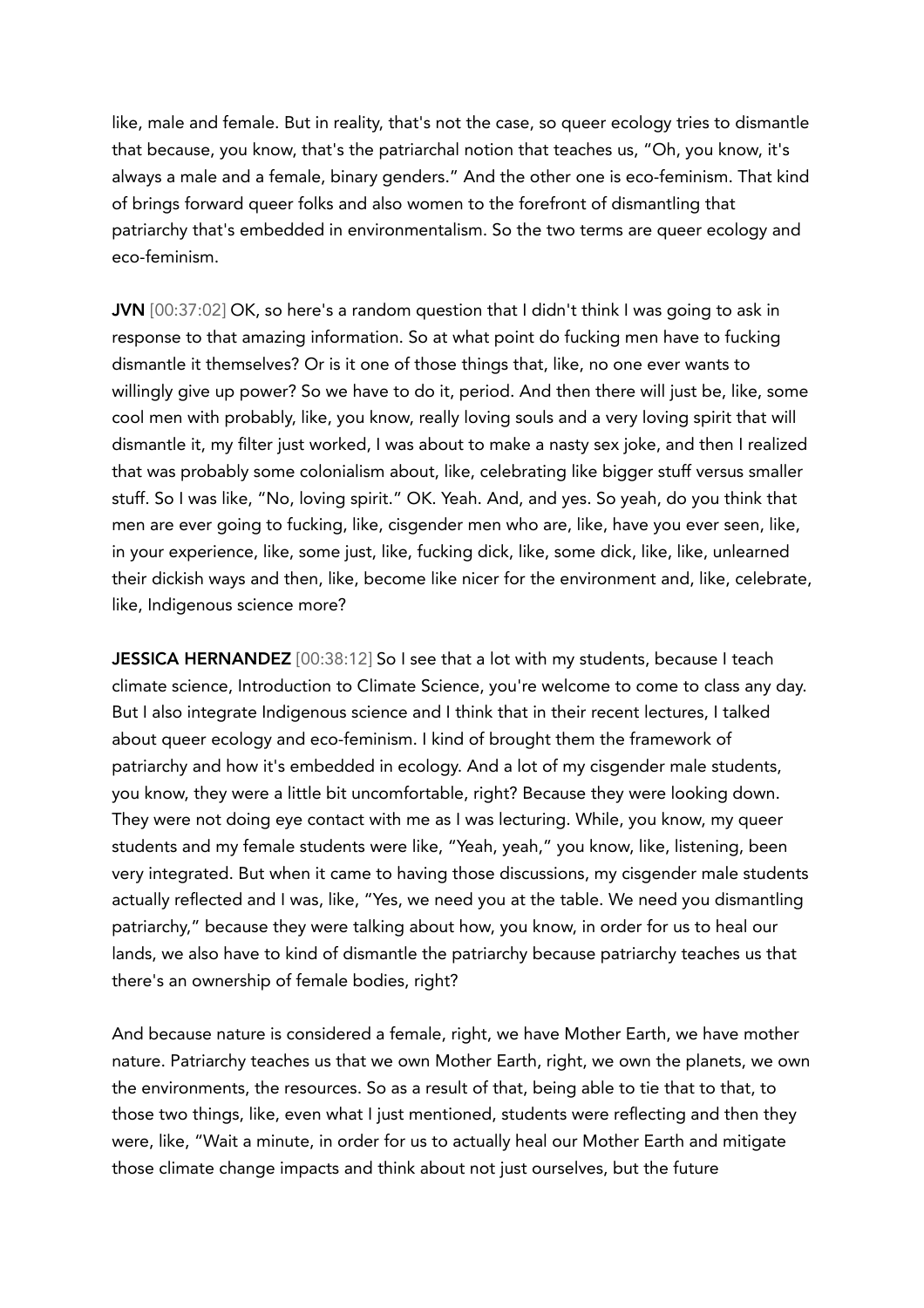generations, I have to sit in this uncomfortable situation and actually do something about it." You know, I'm hopeful for them, but obviously we still have a lot of cisgender men in power. We still have them kind of dictating how we move around in settler colonialism in this current government. So I'm hopeful, but you know, it's still going to be a long ways.

JVN [00:40:00] So this is, like, another random question. I'm so sorry, are these young people, are we are we fucked? As an educator, that's the way I want to ask you, are we fucked or are you hopeful and we're fucked, because it's probably more of a spectrum, not a binary. Like how or, how fucked are we, in your opinion as an educator?

JESSICA HERNANDEZ [00:40:23] So I think that, you know, it's interesting because I just had I forget who told me this conversation, right, that when we talk about climate change, the Earth will be fine. It's us who are fucked. Right? So if climate change were to destroy, you know, you know, continue to continue accelerating and become worse, we're going to be destroyed as species, right, because the Earth is still going to be a planet. It's just that we're not going to be living on this Earth. And I think that we do have a spectrum of students, especially from Gen Z. But I also see how they're, they have the willing, the willingness to fight against those, you know, those frameworks. We see how even in the United Nations, the COP26 conference, we saw youth come to the front lines and be, like, you know, "This is, like, a, like, a shit show," right?

Because they're bringing in all these fossil fuel industry giants to the conference to talk about climate change when they're the ones responsible. So we're seeing the younger generation kind of bring to light those issues. And I think that teaching it's it's also a lack of awareness or a lack of education that many people still have. And I mean, you're here, kind of what I would say, decolonizing that way of thinking, right? Because you're, like, "Oh, I want to learn about this, so let me go and decolonize this colonial mindset where you know, I'm taught to read a book," you're bringing in people who have lived experiences and sharing their expertise. So I think that, you know, they're, we're leading the decolonizing kind of movements to kind of undo those layers that colonialism has embedded in our society. So I'm hopeful, but it's, it's probably something that we're not going to see in our lifetime.

JVN [00:42:06] Yeah. OK, so, like, like, hope, but, like, we might be fucked, like, it remains to be seen, the jury's still out is what I hear you saying from that. OK, got it. Great. So I'm now going back onto my plan of questions: with eco-colonialism, because, like, like, well, what is eco-colonialism?

JESSICA HERNANDEZ [00:42:28] Yeah, eco colonialism is just, like, how settler colonialism has impacted our environments, right? So in the case of eco-colonialism, it kind of ties back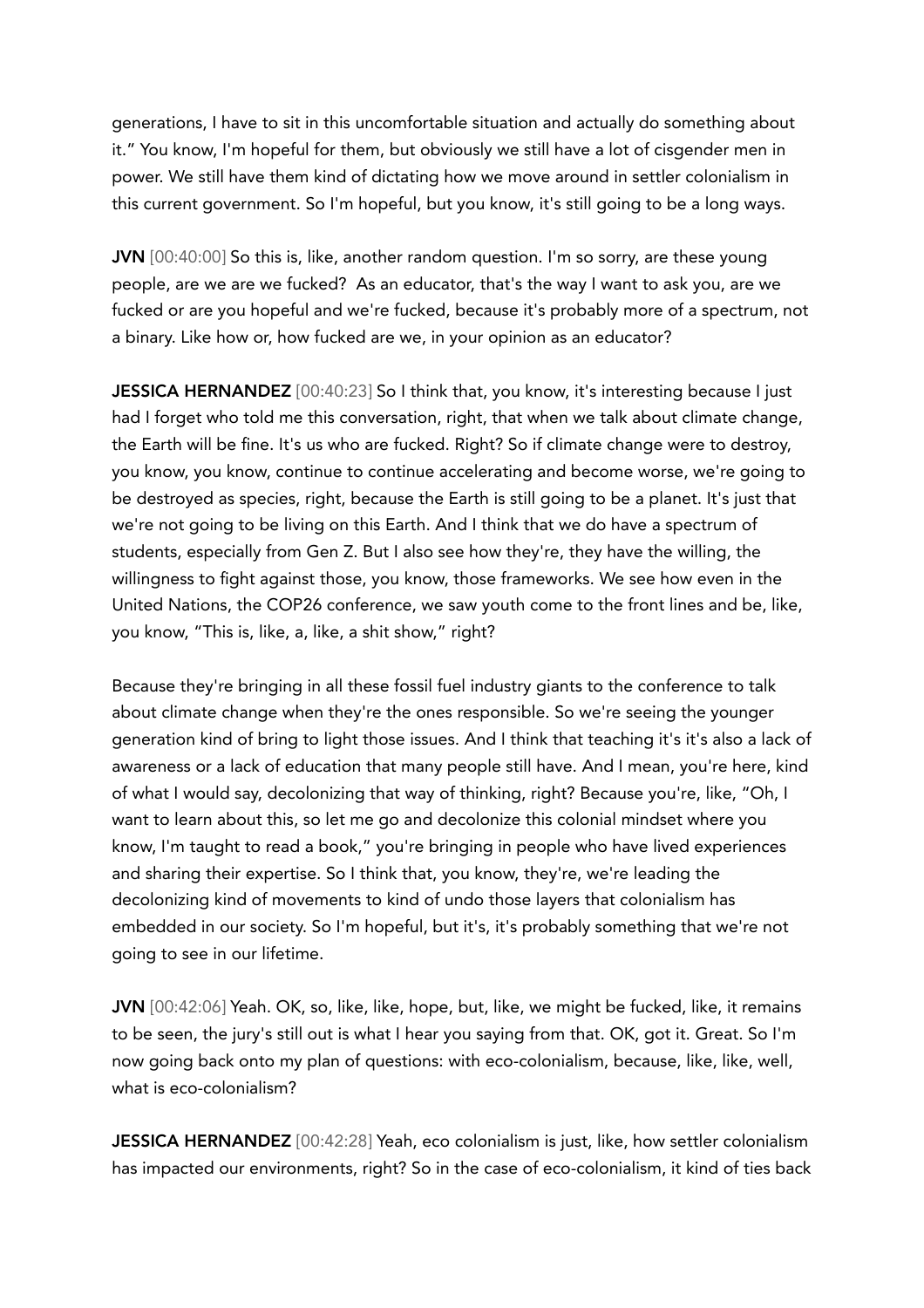to what you were mentioning, patriarchy, right, where cisgender men who have the authority to govern our natural resources without consulting Indigenous communities, it's this severe alteration of our environments due to climate change and other human-caused impacts, whether it be urbanization or deforestation, because, you know, they're trying to introduce large agricultural corporations or entities. And it's also the reality that, you know, when it comes to environmentalism, women and Two-Spirit folks are often ignored or not even elevated in those discourses, right? Because it's always the man who's given the microphone, the cisgender men who's given the mic and never passed down to Two-Spirit or women or female.

JVN [00:43:22] So what about the privatization of land, like, how is that altering Indigenous landscapes?

JESSICA HERNANDEZ [00:43:31] So I think in my communities, one of the things that we still experience is land theft, right where the government steals our lands and as a result, they sell, you know, hundreds of acres of our lands in what they call "land grabs" to large corporations. So we are seeing how, for instance, the banana or mangos or avocados, they were all introduced to the Americas right through those land grabs where international corporations were like, "Oh, I'm going to buy all these, like, acres of lands and then kind of create these plantations so that we can, you know, export and import these commodities," right? Because they're no longer natural resources, right? The way that Indigenous peoples view it, it's more commodities, right, to fuel the agricultural economy. And I think that through that privatization of lands, we're seen how as a result, more land has been stolen or the land that was given to Indigenous peoples is being impacted the most by climate change we're seeing, you know, it kind of relates back to that displacement that many of us are, you know, and our relatives are given the only chance that in order for them to thrive, they have to leave their ancestral land. So I think that displacement, you know, fractures our Indigeneity, it fractures are Indigenous science and history because, you know, we have to adapt to a new environment. And if we make it right because, you know, displacement is not an easy journey as we have noticed and witnessed that, you know, the United States, how it kind of continues to use those violent techniques, you know, against climate refugees at the borders.

## JVN [00:45:12] So what about tourism?

JESSICA HERNANDEZ [00:46:18] Yeah, so with tourism, most of the touristic locations, like, even, like, going back to the pyramids, right, like, the pyramids are, like, something from our ancestors. But when it comes to tourism, the money that goes, that is kind of obtained from the tourism because people want to go visit the pyramids is not given to Indigenous peoples, right, it's given to fuel the economy, the government, and these larger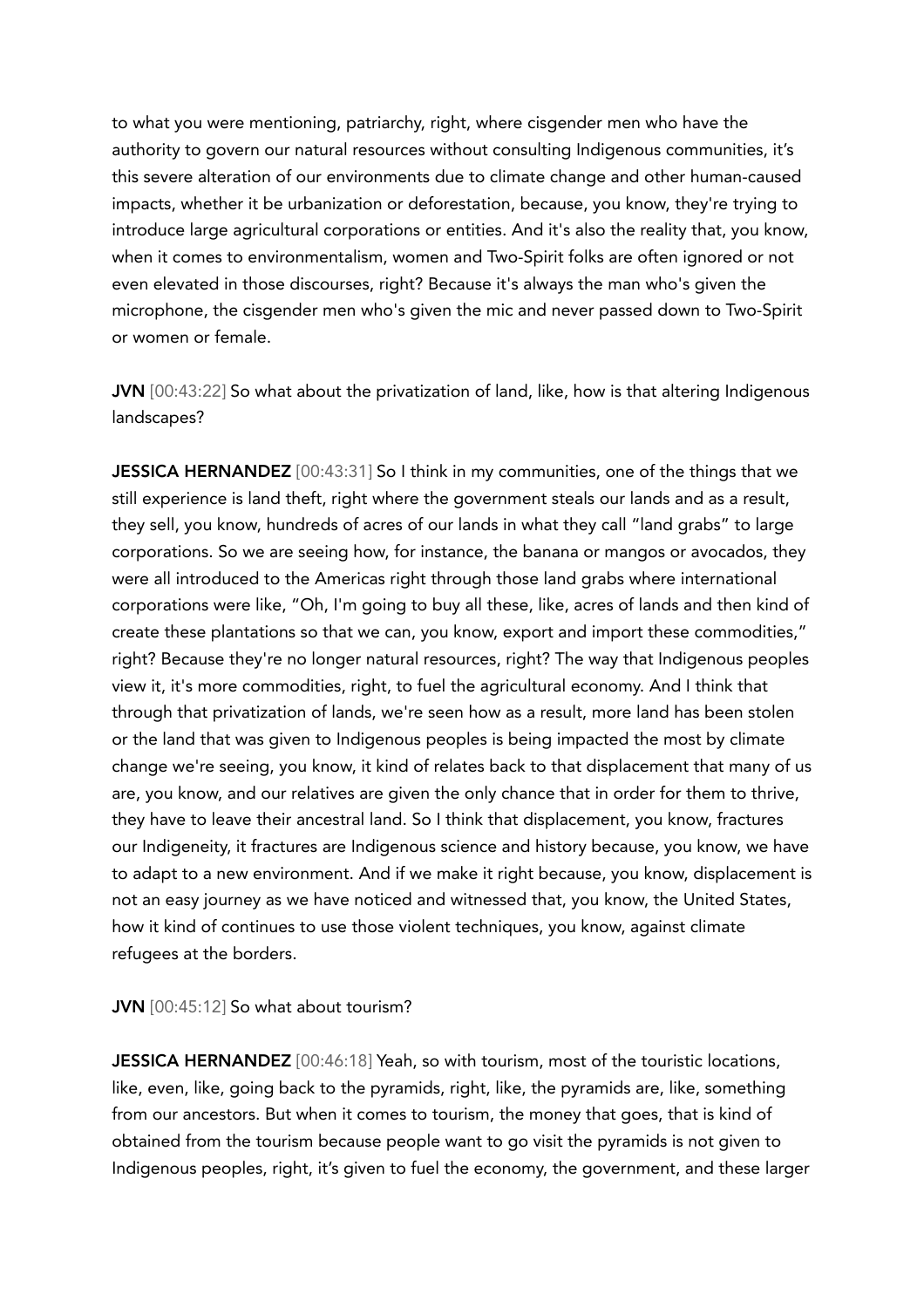corporations that own those sites now, right. So I think that, you know, when we look at sacred sites and these majestic landscapes and how they're commodified for tourism, they don't really impact or, you know, have any effect on the Indigenous communities rather than negative impacts. And we look at Hawai'i, right, like, how there's a large tourism going to Hawai'i. But when it comes to the Native Hawaiians, the Kānaka Maoli, they're not given any, kind of, they don't benefit from tourism. They just see how their island continues to be desecrated. Because, you know, tourism, we have a lot of pollution, they have a lot of pollution, you know, sunscreen there. You know, the sunscreen, the toxins in the sunscreen can alter the coral reefs, kill a lot of the marine life. So we see how tourism only benefits the people who are already in power and not necessarily the Indigenous peoples of those lands or landscapes.

JVN [00:46:41] And then meanwhile, you're just, like, this dumb fucking tourist, like, my fucking ass who just wants to go to, like, a turquoise beach. And then there's, like, Indigenous people and communities, literally most everywhere, because, like, even, like, because I didn't go to Hawai'i for my honeymoon, I was, like, "I'm not going to be a goddamn fucking, I'm not going to go fuck them up anymore because they were having all this, like, COVID outbreaks and stuff." So then I was like, "Let me go to the Turks and Caicos." They were, like, having, like, less tourism and they were, like, you know, open and stuff. But then when I went there, coral reef all fucked up, like, it's you know, and then, like, the people that took us there because I wanted to go, like, see it, were, like, yeah, it's, like, even in their life, it's changed so much, like, it used to be way more vibrant and all of the, like, sunscreen and just, like, the heavy tourism. Touring, like, this, like, little island that I had went to, like, it's totally, like, done a thing to the reefs. And then I was like, "Fuck!" So is the only way for us to really like, be responsible, like, people is to just, like, do staycations because like it's probably not going to help the local community, no matter where you go?

JESSICA HERNANDEZ [00:47:45] Yeah, I always have to ask that question or even ask myself, right? Because I also love traveling. I also like, you know, kind of learning from other cultures. And I think that it doesn't necessarily say that we shouldn't visit certain communities. It's just that we should do our homework and actually look at things that are actually, you know, owned by the local people as opposed to, like, an international corporation. Because I mean, the United States, you know, a lot of companies own a lot of touristic sites outside of the United States. And I think if we do our homework and we're like, "Oh, this is like, you know, kind of supporting your local business," and I think it applies to also outside of the United States, right? Because we tend to say, "Oh, look, you know, support your local small business." But when we go visit, you know, we just want, want the easiest access or we don't want to, like, do their homework and be, like, "Oh, these are local shops." And I think that, you know, elevating them and giving them a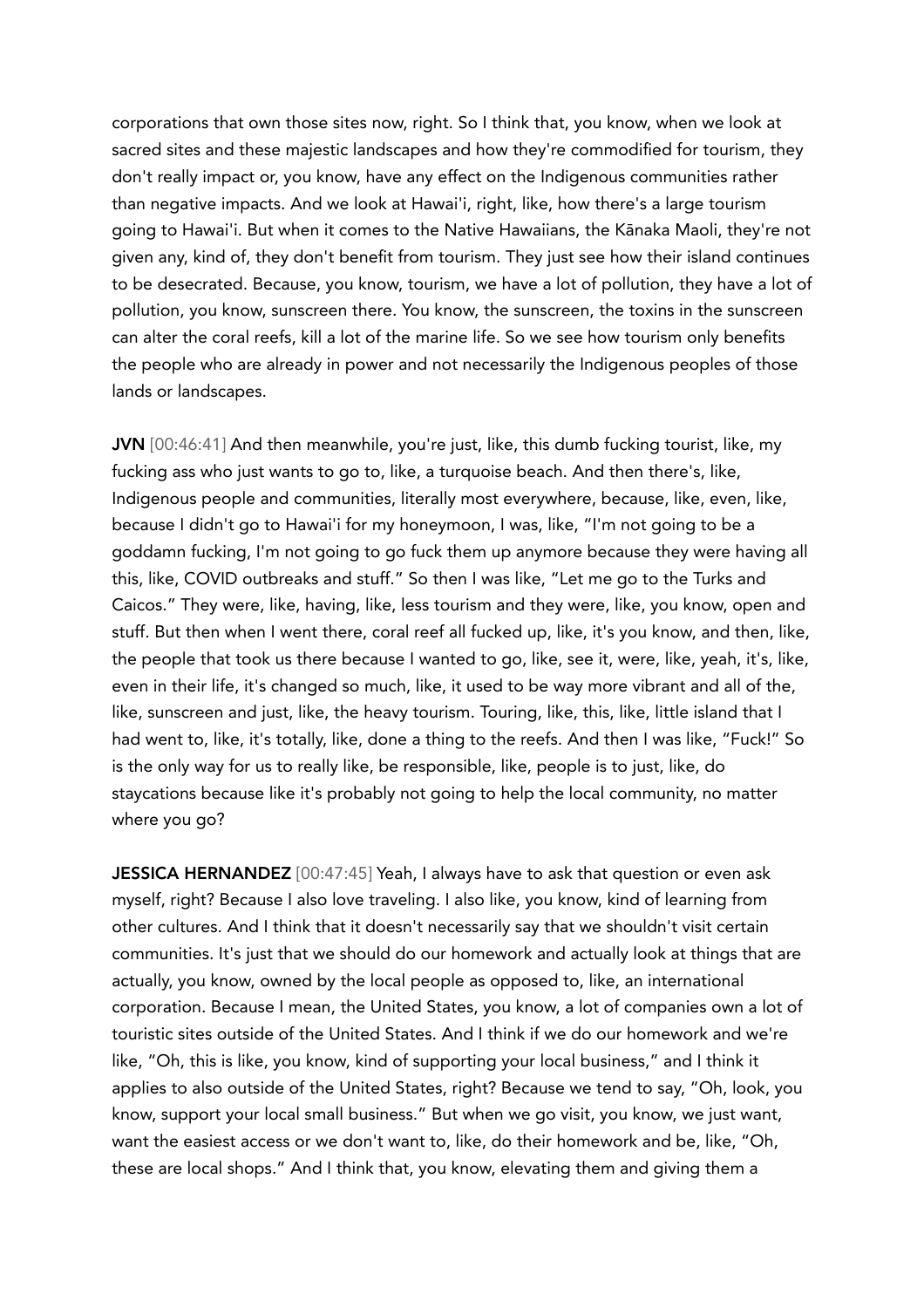platform so that you know, they can continue to sustain will hopefully allow them to regain that, that power to kind of, you know, throw away these larger corporations out of business so that they can leave their lands and, you know, can be more locally managed just well.

JVN [00:48:54] OK. Yes. Now, like, what will it take to start healing Indigenous landscapes?

JESSICA HERNANDEZ [00:49:02] Supporting the land back movement and the land back movement is basically, you know, a lot of people are using that, like, "Oh, they want to deport us, like, if we're not Native to these lands." Have you heard about the land back movement?

JVN [00:49:12] Isn't that like how that, like, didn't, is that, there's, there have been some of that in California where like they gave some of the, like, the land back or no?

JESSICA HERNANDEZ [00:59:19] Yes, yes. So it's kind of like not just necessarily giving back the land because, you know, obviously there's, like, a lot of Indigenous lands have been urbanized, so you cannot give a city back to the Indigenous communities. But given that the autonomy to govern and steward those lands to Indigenous communities, especially the local Indigenous communities who have, you know, the history that dates pre-colonization, since time immemorial, the opportunity to stewards and govern their lands, that will be a way that we can heal our Indigenous lands right because obviously capitalism is teaching us that if we find five corn, like, we mentioned, you take all five, not just the one that you need. So I think that, you know, giving the stewardship to Indigenous communities can allow us to not just heal our lands, but also heal ourselves, right? Because you were mentioning how as humans, we also carry the trauma or the pain that we have some kind of experience. But we also forget that we also carry the pain from our previous generations and the trauma they also experience because of intergenerational trauma. So allowing us to not just heal our lands, but heal ourselves as human beings as well.

JVN [00:50:23] Yes. OK, so then other than, like, the Land Back movement, who else is, like, kind of doing this work? Are they, like, the kind of, like, the main, like, fierce movement right now? Or is there kind of, like, lots of different people?

JESSICA HERNANDEZ [00:50:33] Yeah, there's a lot of people and I'm trying to think of like, for instance, in Guatemala, the Maya Kaqchikel community is actually fighting against the mining companies. Unfortunately, you know, they're facing a lot of violence from the government because, you know, they have send their police troops to, you know, throw rubber bullets to throw tear gas to. And it's our Indigenous women who are, like, in the front and center. But yet, you know, if you, if you are to see articles about the Maya Kaqchikel community, you probably will see more men splatter on the posters than our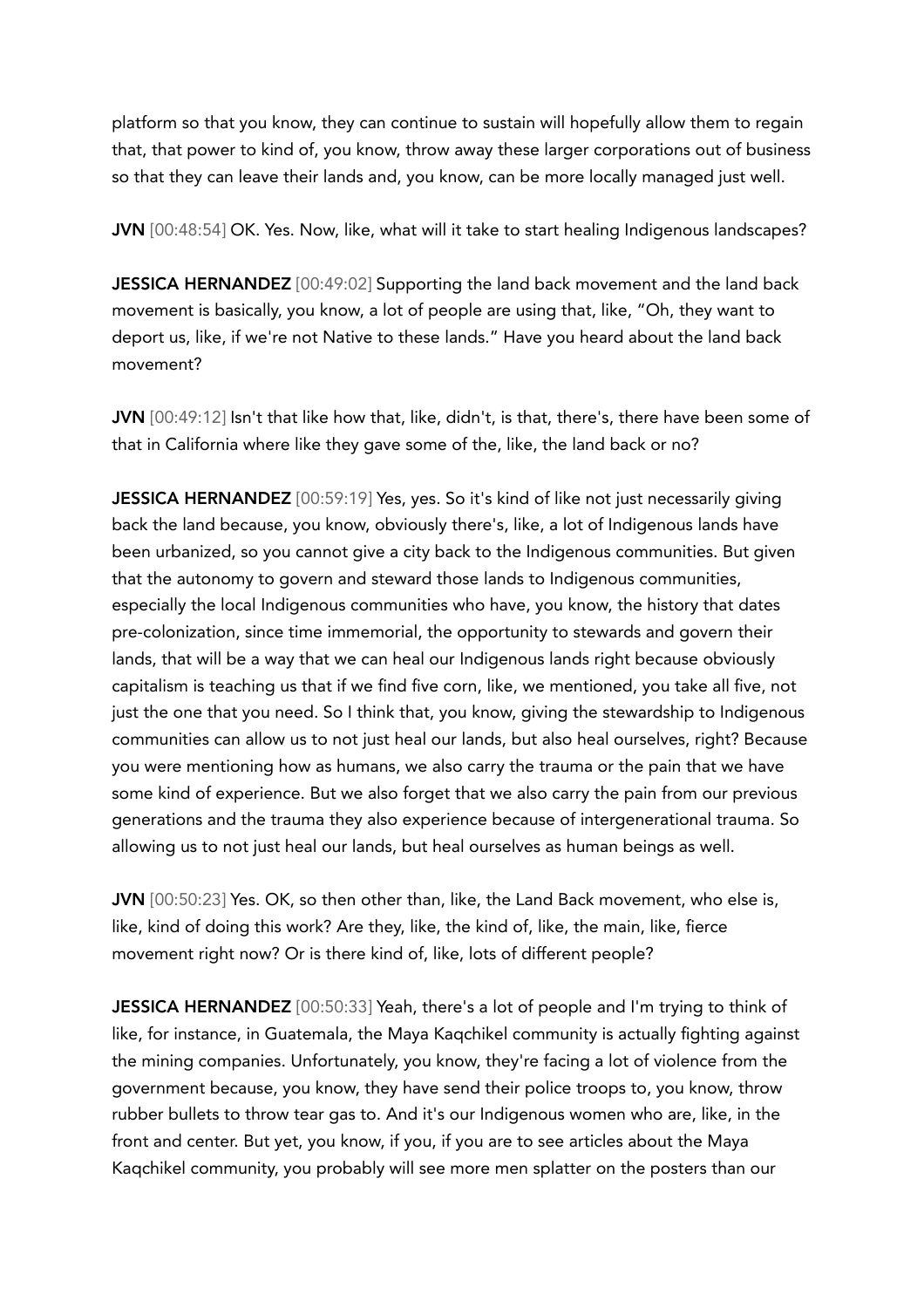females, our Indigenous women. So I think the Indigenous women and our Two-Spirit relatives, whether it be Muxes or whatever each community kind of refers to them, is basically the front and center of these movements. So anything that they're doing, let's just join behind them and support them.

JVN [00:51:22] Ah! Okay, so that's an example in Guatemala of fighting against, like, the mining, the mining folks. We also on our dam displacement episode learned about this fierce Indigenous community in the Amazon that pushed back on this one, like, dam, like, or at least like they're like, kind of did? So that's so that's, like, an example of, like, some healing in practice, like being able to be, like, kind of undone and kind of given back. But how can? Well, I think so my next question, I think I am actually just going to decolonize in real fucking life, honey, so you can, you can see how much you've taught me already. My question was how can scientists and non-scientists reflect on this positionality? But we're all scientists. So how can people, how can people better reflect on on how to help to heal Indigenous landscapes no matter who we are, Indigenous or not, no matter where you live, no matter who you are, how can we all, knowing that we are actually scientists, by way of being sentient beings who, like, you know, observe stuff, like, how can we start to reflect on this and make better choices?

JESSICA HERNANDEZ [00:52:31] I think one of the things that I always tell everyone to start with is, like, start to learn whose Indigenous lands you're currently living on. And I think that once you learn whose Indigenous lands you're living on, like, research, what movements that community is kind of trying to amplify or is leading to, you know, to heal our landscapes because I think that, you know, oftentimes we always talk about, you know, situations being black or white. But in reality, we have to meet in the gray area, we need solidarity, we need collaboration, we need support, we need allies. And I think that, you know, for my communities, a lot of the movements that we're taking are against these large corporations that have been kind of desecrating our lands for so many years, whether it be for destructive energy sources like fossil fuels in the Maya Kaqchikel community as an example that I gave is against, you know, mining for gold and silver. And I think that being able to support those communities fight against not just for the fossil fuel industry, but other industries that are also ultimately desecrating our lands and creating a climate change to increase at a rapid rate. That can be a great way for us to, you know, become allies, become supporters.

And even as a displaced Indigenous woman, I'm currently on Duwamish Lands, right, Seattle, named after Chief Si'ahl. I am learning how to be a welcomed guest, so I'm learning how to, you know, I'm basically participating in events that the Duwamish tribe is leading. I'm kind of building that relationship with the local Indigenous communities, even as an Indigenous person. Because, you know, at the end of the day, these are not my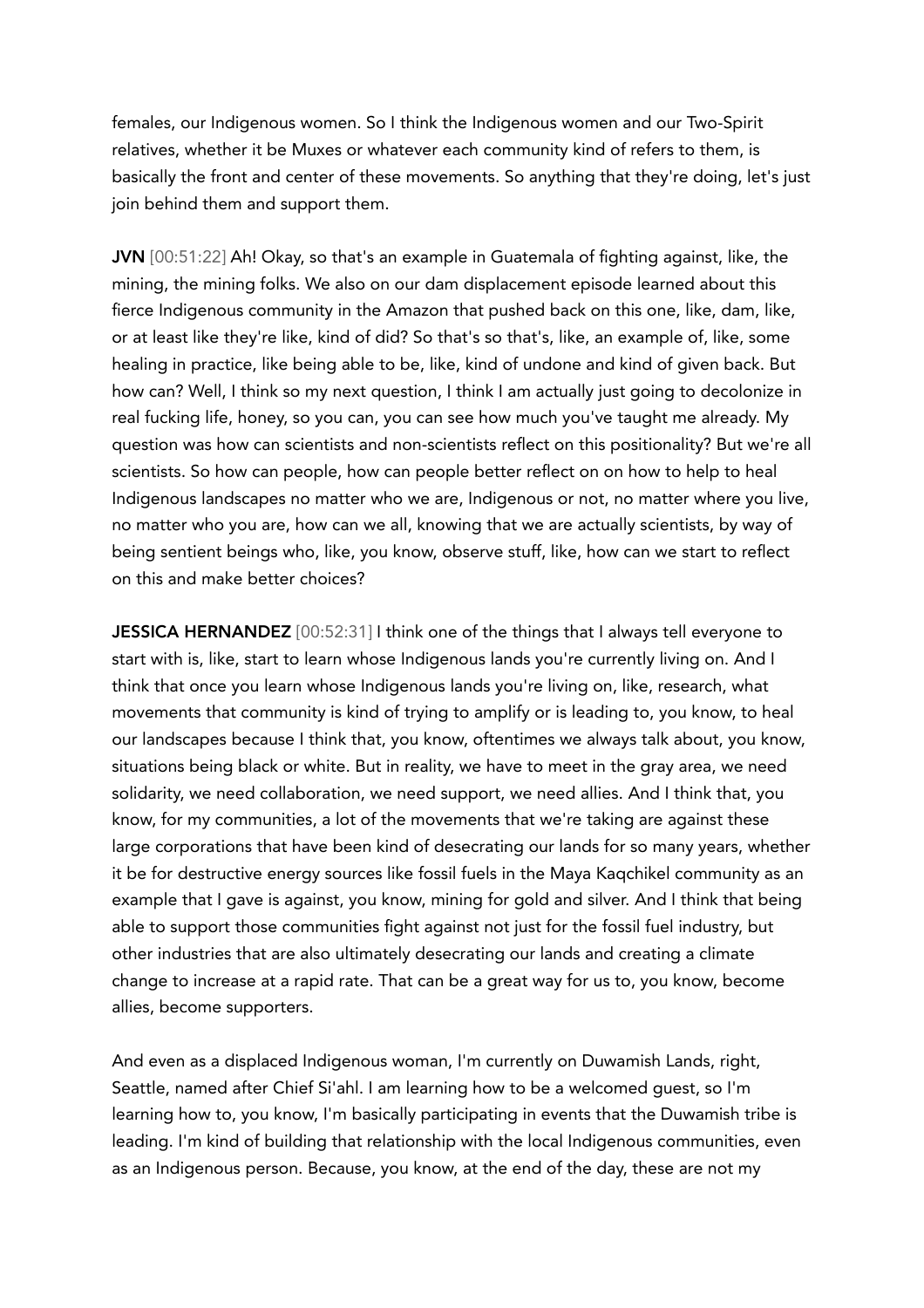ancestral lands. I'm displaced and I'm, you know, an unwelcome guest and we're moving at least, you know, we have to navigate those relationships till we become welcomed guests, right? Because these, like, what I, my grandma always taught me is that we should see Indigenous lands as somebody's home and then we just enter somebody's home without even knocking at the door. So we are an unwelcome guest in their homes and then we have to, you know, built our relationship so that they can open the door to us and become a welcome guests. So I think that will be a good start. To dismantling and decolonizing settler colonialism and patriarchy.

JVN [00:54:41] Yes. Yes, OK, next question. So what do you think? Because you are an incredible educator. What do you see as the role of Indigenous science in classrooms and environmental policy?

JESSICA HERNANDEZ [00:54:53] I think that, you know, what we are discussing even today in this episode, it's like a lot of the things that I teach students, and I think one of the things that I guess it might be the Indigenous ways that I was raised is that I shouldn't just see myself as a knowledge holder. Like, I'm also learning a lot from you, especially recounting other testimonies. So I think that as a learner, right, to teach Indigenous science, we still have to embody that multidirectional learning where we're just learning from one person. We're, you know, doing that multidirectional or learning where we're learning from one another. And I think that with environmental education, especially when you take a class, it's only the instructor, the teacher, the professor kind of lecturing you as opposed to, allowing you to bring your lived experiences all your, you know, testimonies or other recounts that people have shared with you as a part of that learning process. And I think that with the way that I bring Indigenous science to the classroom, I always tell the students that, you know, I'm not just the expert or the knowledge holder, like I might be the expert in my lived experiences, but we all have lived experiences that we kind of find something that unites us in those lived experiences. We can amplify Indigenous movements as a whole as a group, right, as relatives, whether we're displaced or whether we're Native to these lands.

JVN [00:56:16] Yes, queen! What is next for you and your work? Your first book just came out, I feel like it is, like, just going to be very successful. What's coming up for you?

JESSICA HERNANDEZ [00:56:27] Yeah, I think I'm going to say I'm still going to be in academia, so I'm still going to move through that trajectory. And I think that, you know, I would love to write another book, and seeing that might be in the works as of now. And then seeing what is something that you know, that people may want to read or learn more about. And I think that one of the things about our generation as millennials and Gen Z is that there's more openness to learn from one another as opposed to the previous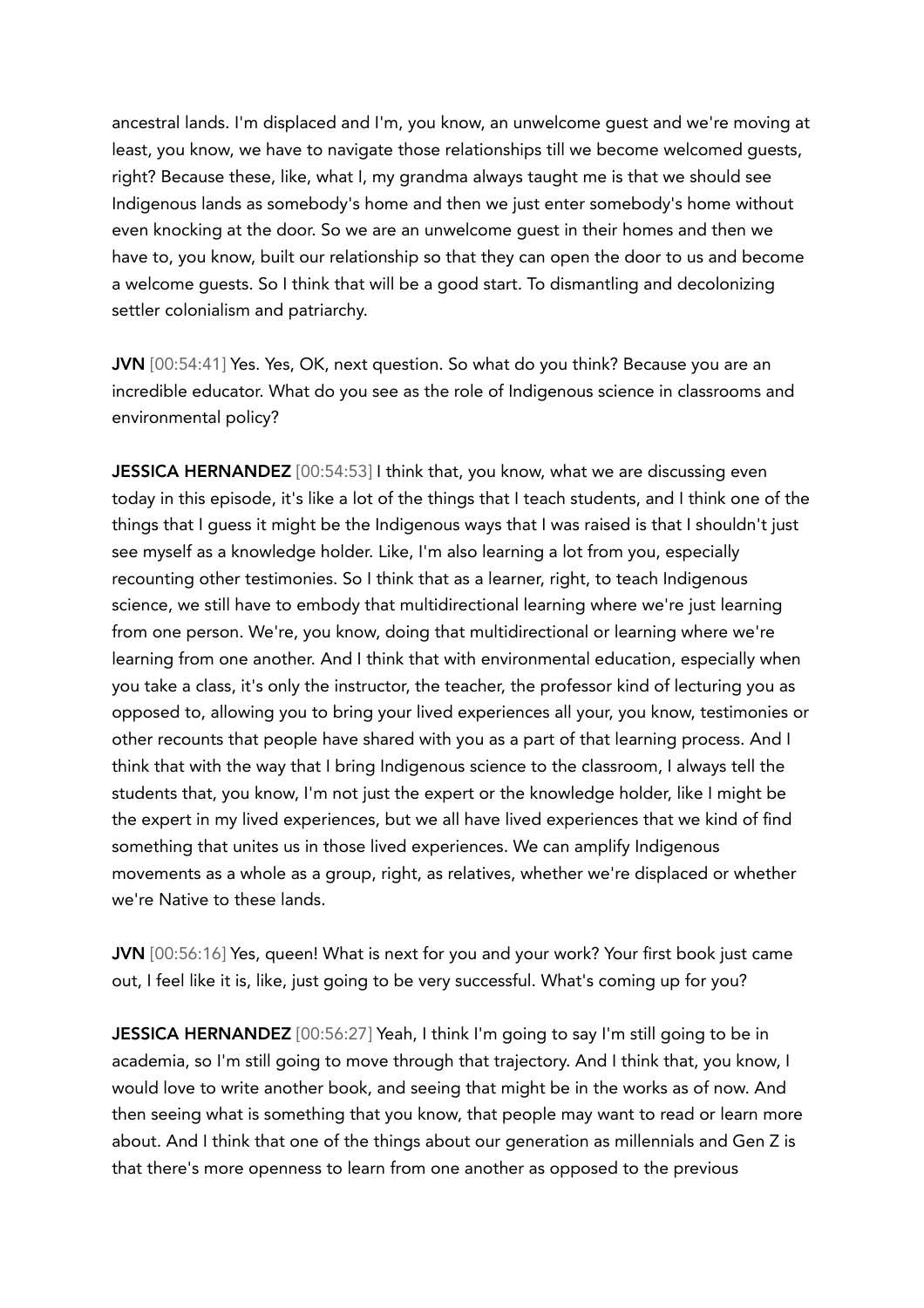generations, not to bash them. But you know, there's the, you know, the previous generations are more kind of closed up to, you know, learning or wanting to learn from other identities. And I think that, you know, have a lot of hope and faith for our generation, especially the millennials. I think we're leading the pathways so that just, you know, we're doing. How does the saying go: we walked so they can run? Is that? Yes. Yes. So we walked as, as the millennials so the Gen Z can run and, you know, address those disparities in those systems that need to be the constructor or decolonize.

JVN [00:57:28] Yes. And then so and then I think if you're listening to this episode and you're just, like, have been snapping into Z-formation this whole time, if you are just like, "Yes, preach, queen!" like, we're going to make sure that we list all of the links so that people can find you. Follow your work on the episode description of whatever they're listening to the show on. But if people are just, like, obsessed, like, they're, like, that's not going to be enough. Like, I think I'm experiencing, like, a passion or, like, career shift or like maybe not even career shift. Maybe they're just, like, because we're decolonizing aren't even doing fucking careers, we're not even, no, we are doing careers but, you know, but we're doing it, like, responsibly and stuff. So like, what if, if listeners are just obsessed and they want to learn more, what resources could we direct them to?

JESSICA HERNANDEZ [00:58:11] I guess the Land Back movement will be a great way. Also, like native-land.ca, where you can learn who's Indigenous lands your occupying or are living on, so you just type in your zip code and it kind of shows you the Indigenous territories, And then let's see and just reading more Indigenous scholarship because I know that Indigenous scholarship or Indigenous-written books don't get as much kind of publicity or they don't, you know, people are not really interested in them. So, you know, picking up more Indigenous books, Indigenous, you know, books written by Indigenous peoples. So that, you know, because one of the things is that as Indigenous peoples, as you mentioned, we're place-based. So we all have different ways of teaching. Different knowledge is that we have formed through the generations, so there's always something to learn from other Indigenous peoples as well.

JVN [00:58:56] And if you're listening to this part of the episode and you have not heard me say it already, that is such a coinky-dink because your first book is out yesterday, you can get it right now. It is called Fresh Banana Leaves that are just coming in, as I have had such an incredible hour and 15 minutes with you. This is an incredible episode with incredible information. And actually, I don't want to skip this part. Is there anything that we missed that you would just, if you were just like, "Girl, you didn't ask me that?" or, like, is there anything that you just feel like we need to, like, make sure folks know, not to put the pressure on you in this final hour. You can also feel complete, but if there's something you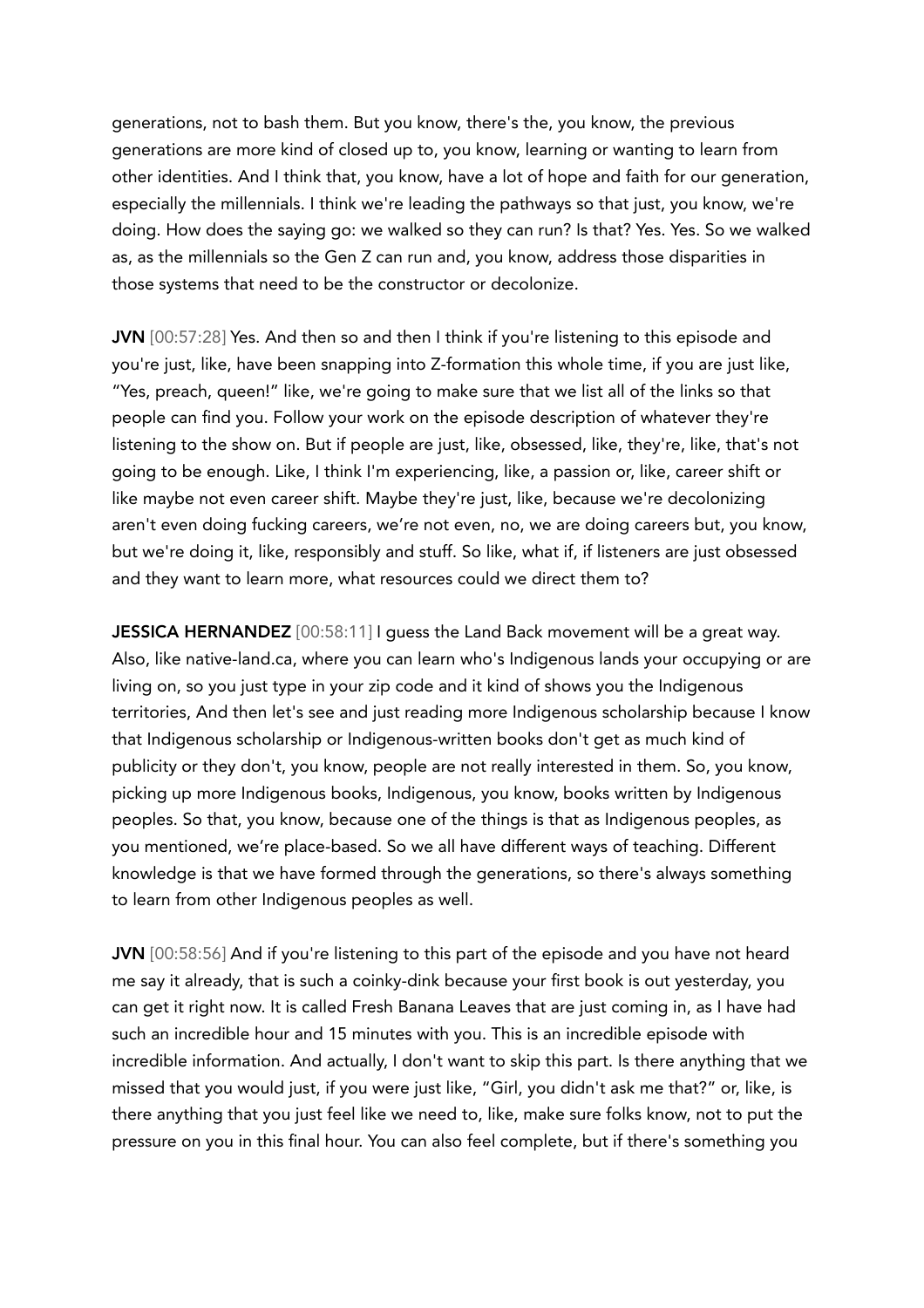or just someone who you're really inspired by, or if there's anything that we missed, this is your, this is your moment.

JESSICA HERNANDEZ [00:59:39] Yeah. And I think that, you know, people can learn from you, right? Because I think, like, I don't know if you like to be praised, but I'm, like, you know, you being, like, bringing people, being willing to learn from other people is a great way to, you know, incorporate how we can decolonize the way that we have been taught. So, yeah, thank you for having me and, you know, continue to listen to here. Hopefully, people continue to listen to your podcast because I think, you know, I've listened to all of the episodes, almost, and you know, there's a lot of learning that we can take from other people. So, yeah, following, following you as a model to how we can decolonize the way that we're taught that, you know, people are our research subjects are areas of expertise rather than the experts themselves. So thank you for having me here.

JVN [01:00:19] OK, I don't know why that almost made me cry. It literally made me emosh, you listen to our podcast?

JESSICA HERNANDEZ [01:00:24] I have your book, too, so I'm going to pretend you signed it.

JVN [01:00:25] Oh my, god! No, you should send it to me! And I'll sign it! That is, like, whenever I really respect someone and then I don't, I don't know why I like working on it in therapy. I, like, never expect someone who I really respect to be, like, into my work because I'm always, like, invalidating my work and made me so emotional. Maybe it's because when I was feeling…

JESSICA HERNANDEZ [01:00:46] When I got the email, I was screaming, I was saying, "I can't believe this is Jonathan from, you know Queer Eye." Yeah, I'm actually a fan. So I was a little bit nervous.

JVN [01:00:54] Oh my, god, Dr. Hernandez! You are, like, making me blush. You are so incredible. I'm so excited for you, and I'm also so excited for you to continue to share your scholarship. I think it's so. Look, you didn't have to share what you have spent your life learning with people and the way that you have in Fresh Banana Leaves. So I really, really encourage people there. So much wisdom in there. We're going to include some excerpts in it for our social. But we are just so excited that you came on the episode. We are such big fans of yours. I think this was, like, the third time someone's ever made me cry in the podcast. There's been like over 200 episodes, and I was like, kind of major. [CROSSTALK]